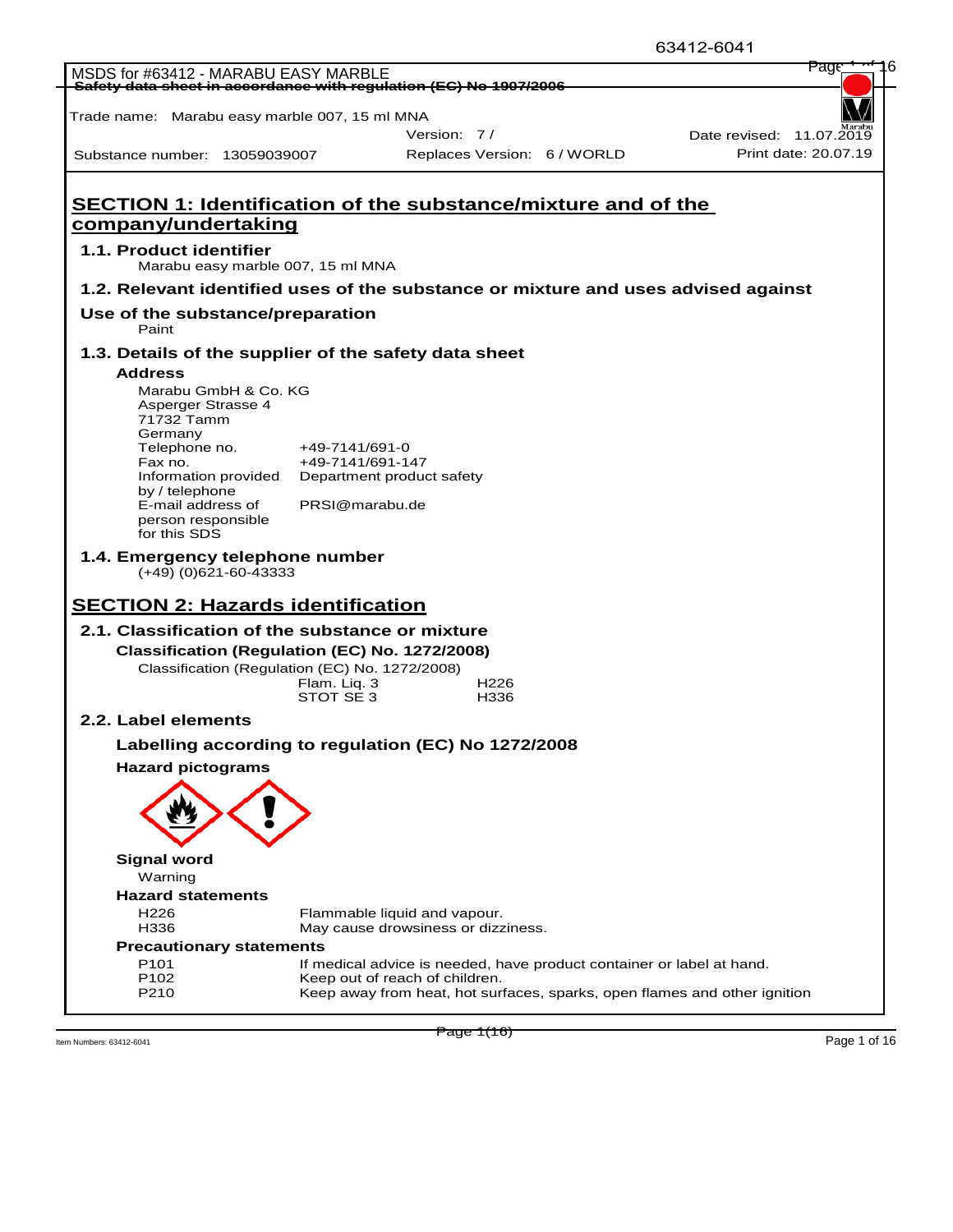| MSDS for #63412 - MARABU EASY MARBLE<br>Safety data sheet in accordance with regulation (EC) No 1907/2006 |                                                       |                             |                          |    |   |                                                                               |
|-----------------------------------------------------------------------------------------------------------|-------------------------------------------------------|-----------------------------|--------------------------|----|---|-------------------------------------------------------------------------------|
| Trade name: Marabu easy marble 007, 15 ml MNA                                                             |                                                       |                             |                          |    |   |                                                                               |
|                                                                                                           |                                                       | Version: 7/                 |                          |    |   | Date revised: 11.07.2019                                                      |
| Substance number: 13059039007                                                                             |                                                       | Replaces Version: 6 / WORLD |                          |    |   | Print date: 20.07.19                                                          |
|                                                                                                           | sources. No smoking.                                  |                             |                          |    |   |                                                                               |
| P271                                                                                                      | Use only outdoors or in a well-ventilated area.       |                             |                          |    |   |                                                                               |
| P405                                                                                                      | Store locked up.                                      |                             |                          |    |   |                                                                               |
| P501.9                                                                                                    | Dispose of contents/container as problematic waste.   |                             |                          |    |   |                                                                               |
| Hazardous component(s) to be indicated on label (Regulation (EC) No. 1272/2008)                           |                                                       |                             |                          |    |   |                                                                               |
| contains                                                                                                  | 2% aromatics; 2-Methoxy-1-methylethyl acetate         |                             |                          |    |   | 1-Methoxy-2-propanol; Hydrocarbons, C9-C11, n-alkanes, isoalkanes, cyclics, < |
| 2.3. Other hazards<br>No special hazards have to be mentioned.                                            |                                                       |                             |                          |    |   |                                                                               |
| <b>SECTION 3: Composition/information on ingredients</b>                                                  |                                                       |                             |                          |    |   |                                                                               |
| 3.2. Mixtures                                                                                             |                                                       |                             |                          |    |   |                                                                               |
| <b>Chemical characterization</b>                                                                          |                                                       |                             |                          |    |   |                                                                               |
| Paint based on alkyd resins and on solvents                                                               |                                                       |                             |                          |    |   |                                                                               |
| <b>Hazardous ingredients</b>                                                                              |                                                       |                             |                          |    |   |                                                                               |
| 1-Methoxy-2-propanol                                                                                      |                                                       |                             |                          |    |   |                                                                               |
| CAS No.                                                                                                   | 107-98-2                                              |                             |                          |    |   |                                                                               |
| EINECS no.                                                                                                | 203-539-1                                             |                             |                          |    |   |                                                                               |
| Registration no.<br>Concentration                                                                         | 01-2119457435-35<br>$>=$                              | 25                          | $\prec$                  | 50 | % |                                                                               |
|                                                                                                           |                                                       |                             |                          |    |   |                                                                               |
| Classification (Regulation (EC) No. 1272/2008)                                                            |                                                       |                             |                          |    |   |                                                                               |
|                                                                                                           | STOT SE 3<br>Flam. Liq. 3                             |                             | H336<br>H <sub>226</sub> |    |   |                                                                               |
|                                                                                                           |                                                       |                             |                          |    |   |                                                                               |
| 2-Methoxy-1-methylethyl acetate<br>CAS No.                                                                |                                                       |                             |                          |    |   |                                                                               |
| EINECS no.                                                                                                | 108-65-6<br>203-603-9                                 |                             |                          |    |   |                                                                               |
| Registration no.                                                                                          | 01-2119475791-29                                      |                             |                          |    |   |                                                                               |
| Concentration                                                                                             | $>=$                                                  | 10                          | $\prec$                  | 20 | % |                                                                               |
|                                                                                                           |                                                       |                             |                          |    |   |                                                                               |
| Classification (Regulation (EC) No. 1272/2008)                                                            |                                                       |                             |                          |    |   |                                                                               |
|                                                                                                           | Flam. Liq. 3<br>STOT SE 3                             |                             | H <sub>226</sub><br>H336 |    |   |                                                                               |
|                                                                                                           |                                                       |                             |                          |    |   |                                                                               |
| Hydrocarbons, C9-C11, n-alkanes, isoalkanes, cyclics, < 2% aromatics                                      |                                                       |                             |                          |    |   |                                                                               |
| CAS No.<br>EINECS no.                                                                                     | 64742-48-9                                            |                             |                          |    |   |                                                                               |
| Registration no.                                                                                          | 265-150-3<br>01-2119463258-33 (LIST NUMBER 919-857-5) |                             |                          |    |   |                                                                               |
| Concentration                                                                                             | $>=$                                                  | 10                          | $\,<\,$                  | 20 | % |                                                                               |
| Classification (Regulation (EC) No. 1272/2008)                                                            |                                                       |                             |                          |    |   |                                                                               |
|                                                                                                           | Asp. Tox. 1                                           |                             | H304                     |    |   |                                                                               |
|                                                                                                           | Flam. Liq. 3                                          |                             | H <sub>226</sub>         |    |   |                                                                               |
|                                                                                                           | STOT SE <sub>3</sub>                                  |                             | H336<br><b>EUH066</b>    |    |   |                                                                               |
|                                                                                                           |                                                       |                             |                          |    |   |                                                                               |
| 2-Butoxyethyl acetate                                                                                     |                                                       |                             |                          |    |   |                                                                               |
| CAS No.<br>EINECS no.                                                                                     | 112-07-2<br>203-933-3                                 |                             |                          |    |   |                                                                               |
| Registration no.                                                                                          | 01-2119475112-47                                      |                             |                          |    |   |                                                                               |
| Concentration                                                                                             | $>=$                                                  |                             | $\,<\,$                  | 10 | % |                                                                               |
|                                                                                                           |                                                       | 1                           |                          |    |   |                                                                               |

Item Numbers: 63412-6041 Page 2 of 16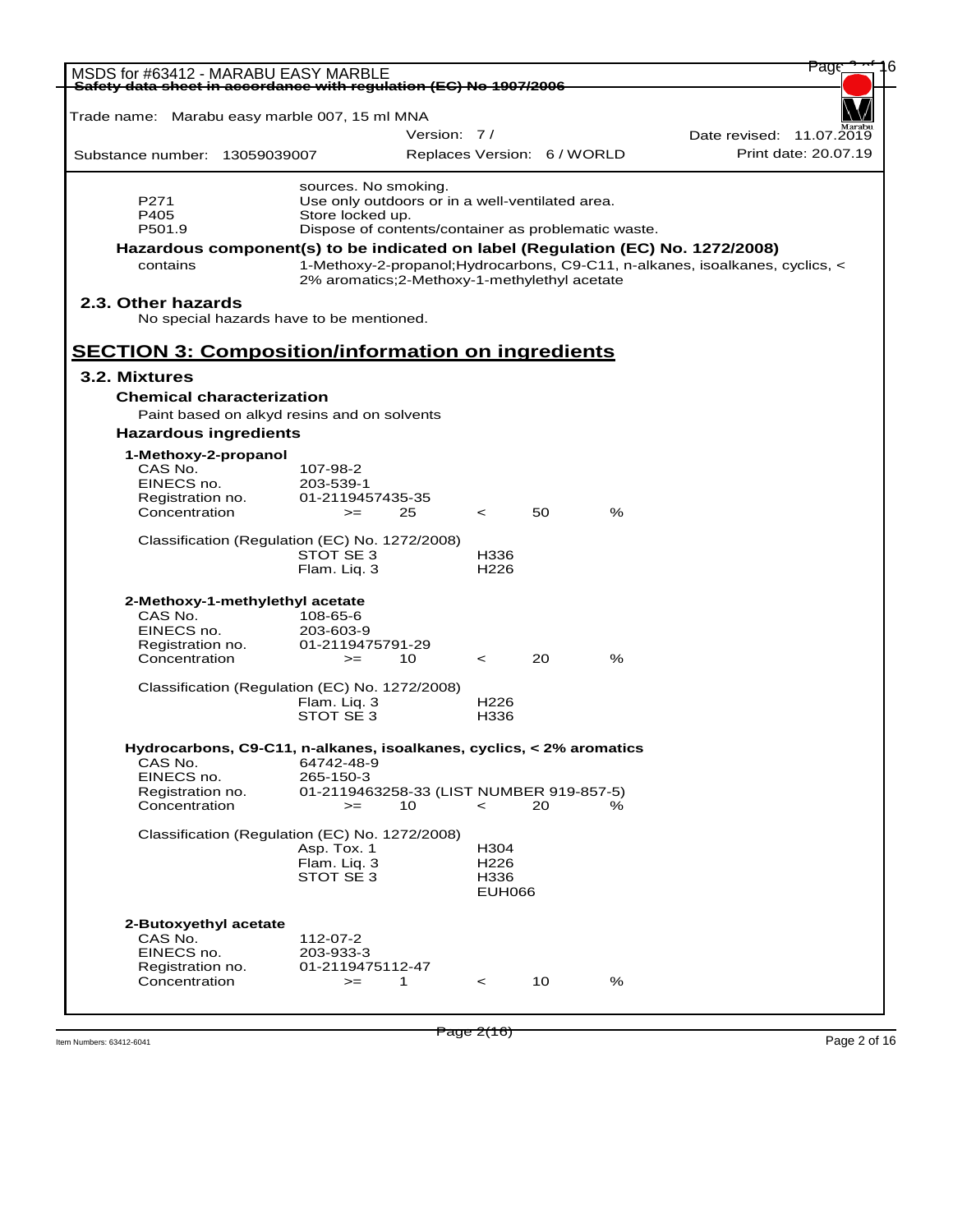| MSDS for #63412 - MARABU EASY MARBLE<br>Safety data sheet in accordance with regulation (EC) No 1907/2006 |                             |                  |     |      |                          | rage                 |  |
|-----------------------------------------------------------------------------------------------------------|-----------------------------|------------------|-----|------|--------------------------|----------------------|--|
| Trade name: Marabu easy marble 007, 15 ml MNA                                                             |                             |                  |     |      |                          |                      |  |
|                                                                                                           | Version: 7/                 |                  |     |      | Date revised: 11.07.2019 |                      |  |
| Substance number: 13059039007                                                                             | Replaces Version: 6 / WORLD |                  |     |      |                          | Print date: 20.07.19 |  |
| Classification (Regulation (EC) No. 1272/2008)                                                            |                             |                  |     |      |                          |                      |  |
| Acute Tox. 4                                                                                              |                             | H332             |     |      |                          |                      |  |
| Acute Tox. 4                                                                                              |                             | H312             |     |      |                          |                      |  |
| Acute Tox, 4                                                                                              |                             | H302             |     |      |                          |                      |  |
| 2-Methoxypropanol                                                                                         |                             |                  |     |      |                          |                      |  |
| CAS No.<br>1589-47-5                                                                                      |                             |                  |     |      |                          |                      |  |
| EINECS no.<br>216-455-5                                                                                   |                             |                  |     |      |                          |                      |  |
| Concentration<br>$>=$                                                                                     | 0,1                         | $\prec$          | 0,3 | $\%$ |                          |                      |  |
| Classification (Regulation (EC) No. 1272/2008)                                                            |                             |                  |     |      |                          |                      |  |
| Skin Irrit, 2                                                                                             |                             | H315             |     |      |                          |                      |  |
| STOT SE 3                                                                                                 |                             | H335             |     |      |                          |                      |  |
| Repr. 1B                                                                                                  |                             | <b>H360D</b>     |     |      |                          |                      |  |
| Flam. Liq. 3                                                                                              |                             | H <sub>226</sub> |     |      |                          |                      |  |
| Eye Dam. 1                                                                                                |                             | H318             |     |      |                          |                      |  |

# **SECTION 4: First aid measures**

## **4.1. Description of first aid measures**

### **General information**

In all cases of doubt, or when symptoms persist, seek medical attention. Never give anything by mouth to an unconscious person. If unconscious place in recovery position and seek medical advice.

#### **After inhalation**

Remove to fresh air, keep patient warm and at rest. If breathing is irregular or stopped, administer artificial respiration.

### **After skin contact**

Remove contaminated clothing. Wash skin thoroughly with soap and water or use recognised skin cleanser. Do NOT use solvents or thinners.

### **After eye contact**

Remove contact lenses, irrigate copiously with clean, fresh water, holding the eyelids apart for at least 10 minutes and seek immediate medical advice.

### **After ingestion**

If accidentally swallowed rinse the mouth with plenty of water (only if the person is conscious) and obtain immediate medical attention. Keep at rest. Do NOT induce vomiting.

#### **4.2. Most important symptoms and effects, both acute and delayed** Until now no symptoms known so far.

# **4.3. Indication of any immediate medical attention and special treatment needed**

**Hints for the physician / treatment**

Treat symptomatically

# **SECTION 5: Firefighting measures**

## **5.1. Extinguishing media**

## **Suitable extinguishing media**

Recommended: alcohol resistant foam, CO2, powders, water spray/mist, Not be used for safety reasons: water jet

## **5.2. Special hazards arising from the substance or mixture**

In the event of fire the following can be released: Carbon monoxide (CO); Carbon dioxide (CO2); dense black smoke; Nitrogen oxides (NOx)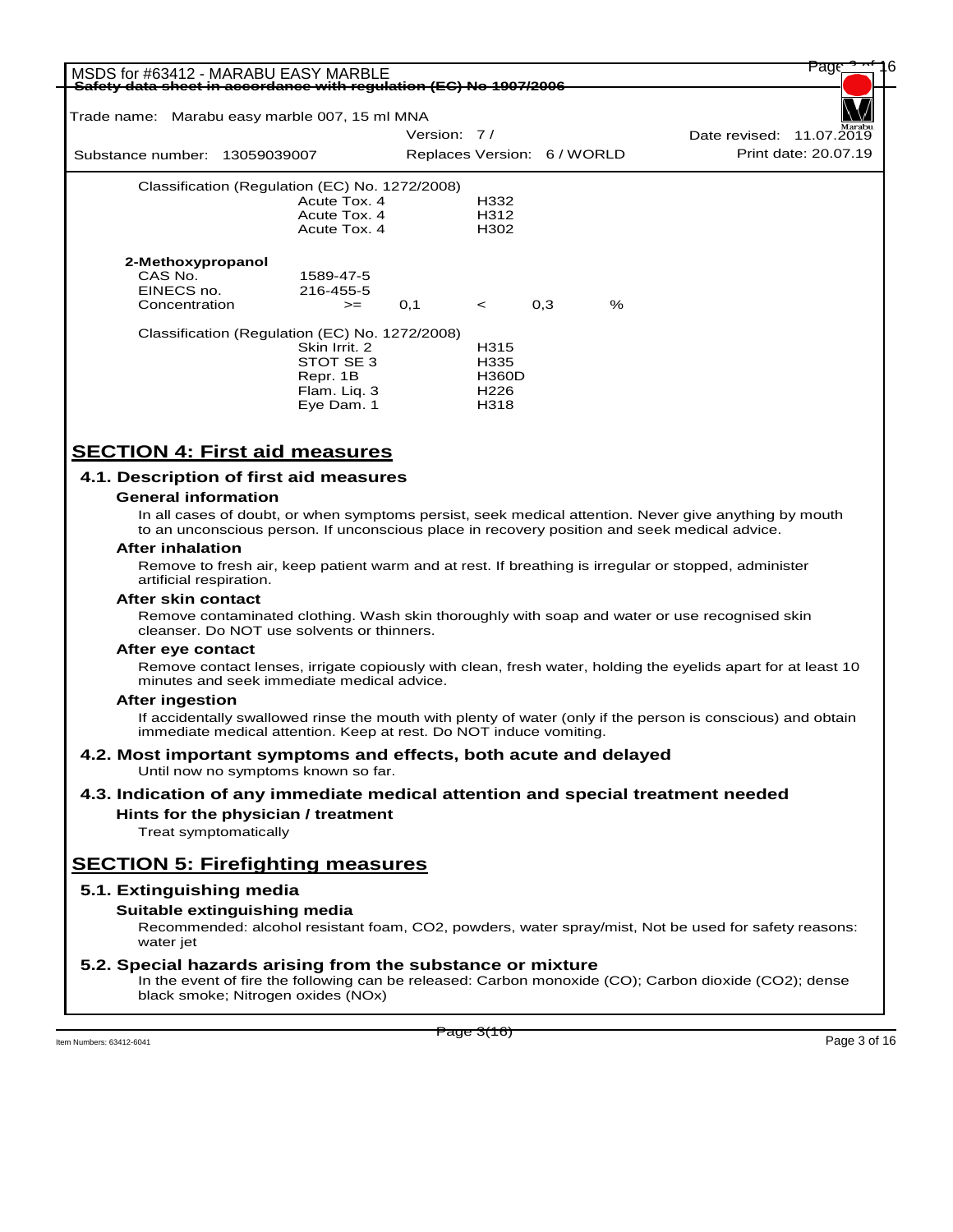MSDS for #63412 - MARABU EASY MARBLE<br><del>Safety data sheet in accordance with regulation (EC) No 1907/2006</del> **Safety data sheet in accordance with regulation (EC) No 1907/2006**

Trade name: Marabu easy marble 007, 15 ml MNA

Version: 7 /

Substance number: 13059039007

Replaces Version: 6 / WORLD Print date: 20.07.19 Date revised:  $11.07.\overline{20}$ 

# **5.3. Advice for firefighters**

## **Special protective equipment for fire-fighting**

Cool closed containers exposed to fire with water. Do not allow run-off from fire fighting to enter drains or water courses.

# **SECTION 6: Accidental release measures**

## **6.1. Personal precautions, protective equipment and emergency procedures**

Exclude sources of ignition and ventilate the area. Avoid breathing vapours. Refer to protective measures listed in Sections 7 and 8.

## **6.2. Environmental precautions**

Do not allow to enter drains or waterways. If the product contaminates lakes, rivers or sewage, inform appropriate authorities in accordance with local regulations.

## **6.3. Methods and material for containment and cleaning up**

Contain and collect spillage with non-combustible absorbent materials, e.g. sand, earth, vermiculite, diatomaceous earth and place in container for disposal according to local regulations (see section 13). Clean preferably with a detergent - avoid use of solvents.

## **6.4. Reference to other sections**

Information regarding Safe handling, see Section 7. Information regarding personal protective measures, see Section 8. Information regarding waste disposal, see Section 13.

# **SECTION 7: Handling and storage**

# **7.1. Precautions for safe handling**

## **Advice on safe handling**

Prevent the creation of flammable or explosive concentrations of vapour in air and avoid vapour concentration higher than the occupational exposure limits. In addition, the product should only be used in areas from which all naked lights and other sources of ignition have been excluded. Electrical equipment should be protected to the appropriate standard. Mixture may charge electrostatically: always use earthing leads when transferring from one container to another. Operators should wear anti-static footwear and clothing and floors should be of the conducting type. Isolate from sources of heat, sparks and open flame. No sparking tools should be used. Avoid skin and eye contact. Avoid the inhalation of particulates and spray mist arising from the application of this mixture. Smoking, eating and drinking shall be prohibited in application area. For personal protection see Section 8. Never use pressure to empty: container is not a pressure vessel. Always keep in containers of same material as the original one. Comply with the health and safety at work laws. Do not allow to enter drains or water courses.

### **Advice on protection against fire and explosion**

Vapours are heavier than air and may spread along floors. Vapours may form explosive mixtures with air.

**Classification of fires / temperature class / Ignition group / Dust explosion class**

Classification of fires B (Combustible liquid substances)<br>Temperature class T4 Temperature class

# **7.2. Conditions for safe storage, including any incompatibilities**

## **Requirements for storage rooms and vessels**

Electrical installations/working materials must comply with the local applied technological safety standards. Storage rooms in which filling operations take place must have a conducting floor. Store in accordance with national regulation

### **Hints on storage assembly**

Store away from oxidising agents, from strongly alkaline and strongly acid materials.

## **Further information on storage conditions**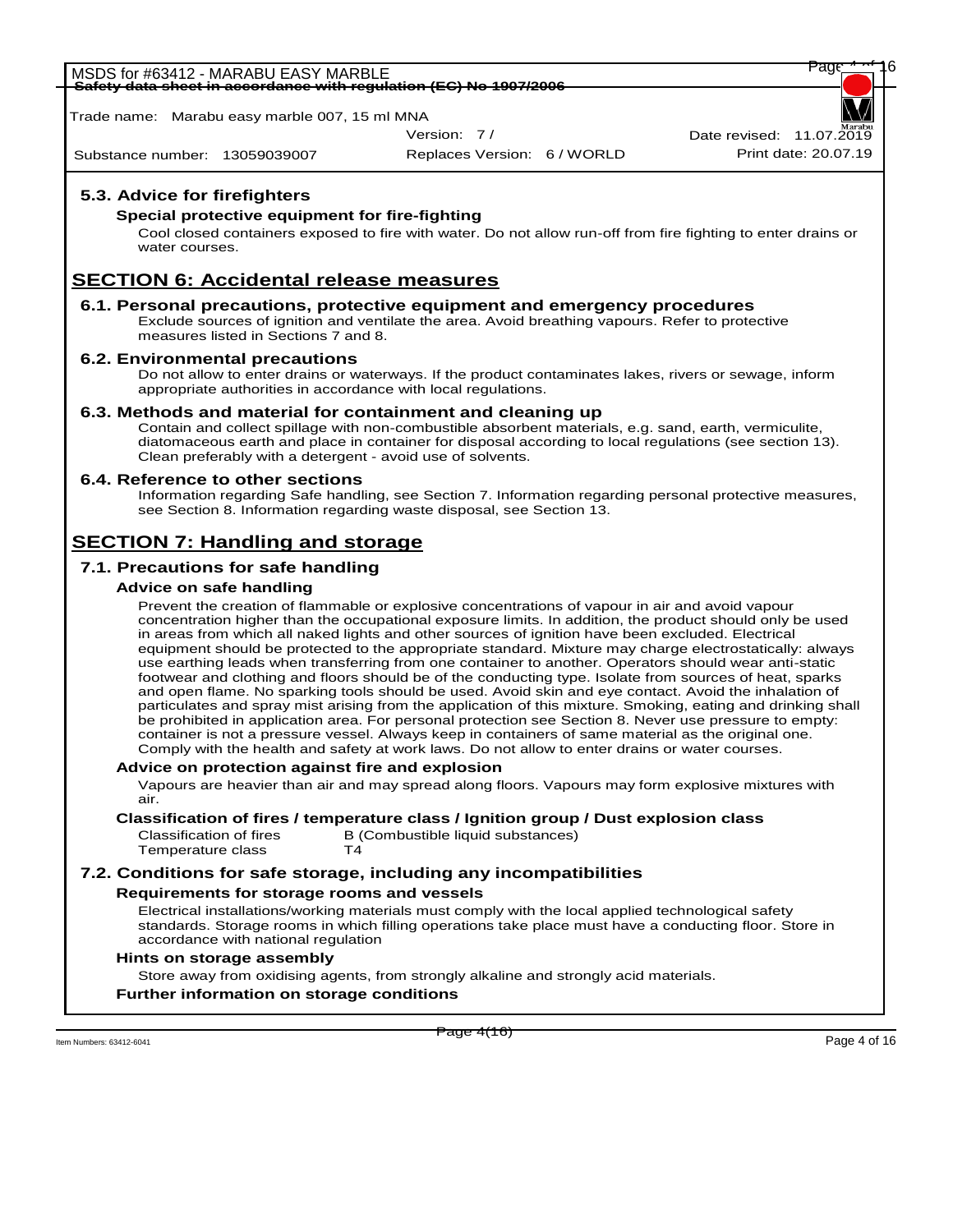| <del>Safety data sheet in accordance with regulation (EC) No 1907/2006</del><br>Trade name: Marabu easy marble 007, 15 ml MNA<br>Version: 7/<br>Date revised: 11.07.2019<br>Replaces Version: 6 / WORLD<br>Substance number: 13059039007<br>Observe label precautions. Store between 15 and 30 °C in a dry, well ventilated place away from<br>sources of heat and direct sunlight. Keep container tightly closed. Keep away from sources of ignition.<br>No smoking. Prevent unauthorised access. Containers which are opened must be carefully resealed and<br>kept upright to prevent leakage.<br>7.3. Specific end use(s)<br>Paint<br><b>SECTION 8: Exposure controls/personal protection ***</b><br>8.1. Control parameters<br>Derived No/Minimal Effect Levels (DNEL/DMEL) ***<br>2-Methoxy-1-methylethyl acetate<br>Type of value<br>Derived No Effect Level (DNEL)<br>Worker<br>Reference group<br>Duration of exposure<br>Long term<br>Route of exposure<br>dermal<br>Mode of action<br>Systemic effects<br>mg/kg/d<br>Concentration<br>796<br>Type of value<br>Derived No Effect Level (DNEL)<br>Reference group<br>Worker<br>Duration of exposure<br>Long term<br>Route of exposure<br>inhalative<br>Mode of action<br>Systemic effects<br>mg/m <sup>3</sup><br>Concentration<br>275<br>Type of value<br>Derived No Effect Level (DNEL)<br>Reference group<br>Consumer<br>Duration of exposure<br>Long term<br>Route of exposure<br>dermal<br>Mode of action<br>Systemic effects<br>mg/kg/d<br>Concentration<br>320<br>Type of value<br>Derived No Effect Level (DNEL)<br>Reference group<br>Consumer<br>Duration of exposure<br>Long term<br>Route of exposure<br>inhalative<br>Mode of action<br>Systemic effects<br>$\overline{\textbf{33}}$<br>mg/m <sup>3</sup><br>Concentration<br>Type of value<br>Derived No Effect Level (DNEL)<br>Reference group<br>Consumer<br>Duration of exposure<br>Long term<br>inhalative<br>Route of exposure<br>Mode of action<br>Local effects<br>Concentration<br>33<br>mg/m <sup>3</sup><br>Type of value<br>Derived No Effect Level (DNEL)<br>Reference group<br>Consumer<br>Duration of exposure<br>Long term<br>Route of exposure<br>oral<br>Mode of action<br>Systemic effects<br>Concentration<br>36 | Page                 | MSDS for #63412 - MARABU EASY MARBLE |  |
|------------------------------------------------------------------------------------------------------------------------------------------------------------------------------------------------------------------------------------------------------------------------------------------------------------------------------------------------------------------------------------------------------------------------------------------------------------------------------------------------------------------------------------------------------------------------------------------------------------------------------------------------------------------------------------------------------------------------------------------------------------------------------------------------------------------------------------------------------------------------------------------------------------------------------------------------------------------------------------------------------------------------------------------------------------------------------------------------------------------------------------------------------------------------------------------------------------------------------------------------------------------------------------------------------------------------------------------------------------------------------------------------------------------------------------------------------------------------------------------------------------------------------------------------------------------------------------------------------------------------------------------------------------------------------------------------------------------------------------------------------------------------------------------------------------------------------------------------------------------------------------------------------------------------------------------------------------------------------------------------------------------------------------------------------------------------------------------------------------------------------------------------------------------------------------------------------------------------------------------------------------|----------------------|--------------------------------------|--|
|                                                                                                                                                                                                                                                                                                                                                                                                                                                                                                                                                                                                                                                                                                                                                                                                                                                                                                                                                                                                                                                                                                                                                                                                                                                                                                                                                                                                                                                                                                                                                                                                                                                                                                                                                                                                                                                                                                                                                                                                                                                                                                                                                                                                                                                            |                      |                                      |  |
|                                                                                                                                                                                                                                                                                                                                                                                                                                                                                                                                                                                                                                                                                                                                                                                                                                                                                                                                                                                                                                                                                                                                                                                                                                                                                                                                                                                                                                                                                                                                                                                                                                                                                                                                                                                                                                                                                                                                                                                                                                                                                                                                                                                                                                                            |                      |                                      |  |
|                                                                                                                                                                                                                                                                                                                                                                                                                                                                                                                                                                                                                                                                                                                                                                                                                                                                                                                                                                                                                                                                                                                                                                                                                                                                                                                                                                                                                                                                                                                                                                                                                                                                                                                                                                                                                                                                                                                                                                                                                                                                                                                                                                                                                                                            | Print date: 20.07.19 |                                      |  |
|                                                                                                                                                                                                                                                                                                                                                                                                                                                                                                                                                                                                                                                                                                                                                                                                                                                                                                                                                                                                                                                                                                                                                                                                                                                                                                                                                                                                                                                                                                                                                                                                                                                                                                                                                                                                                                                                                                                                                                                                                                                                                                                                                                                                                                                            |                      |                                      |  |
|                                                                                                                                                                                                                                                                                                                                                                                                                                                                                                                                                                                                                                                                                                                                                                                                                                                                                                                                                                                                                                                                                                                                                                                                                                                                                                                                                                                                                                                                                                                                                                                                                                                                                                                                                                                                                                                                                                                                                                                                                                                                                                                                                                                                                                                            |                      |                                      |  |
|                                                                                                                                                                                                                                                                                                                                                                                                                                                                                                                                                                                                                                                                                                                                                                                                                                                                                                                                                                                                                                                                                                                                                                                                                                                                                                                                                                                                                                                                                                                                                                                                                                                                                                                                                                                                                                                                                                                                                                                                                                                                                                                                                                                                                                                            |                      |                                      |  |
|                                                                                                                                                                                                                                                                                                                                                                                                                                                                                                                                                                                                                                                                                                                                                                                                                                                                                                                                                                                                                                                                                                                                                                                                                                                                                                                                                                                                                                                                                                                                                                                                                                                                                                                                                                                                                                                                                                                                                                                                                                                                                                                                                                                                                                                            |                      |                                      |  |
|                                                                                                                                                                                                                                                                                                                                                                                                                                                                                                                                                                                                                                                                                                                                                                                                                                                                                                                                                                                                                                                                                                                                                                                                                                                                                                                                                                                                                                                                                                                                                                                                                                                                                                                                                                                                                                                                                                                                                                                                                                                                                                                                                                                                                                                            |                      |                                      |  |
|                                                                                                                                                                                                                                                                                                                                                                                                                                                                                                                                                                                                                                                                                                                                                                                                                                                                                                                                                                                                                                                                                                                                                                                                                                                                                                                                                                                                                                                                                                                                                                                                                                                                                                                                                                                                                                                                                                                                                                                                                                                                                                                                                                                                                                                            |                      |                                      |  |
|                                                                                                                                                                                                                                                                                                                                                                                                                                                                                                                                                                                                                                                                                                                                                                                                                                                                                                                                                                                                                                                                                                                                                                                                                                                                                                                                                                                                                                                                                                                                                                                                                                                                                                                                                                                                                                                                                                                                                                                                                                                                                                                                                                                                                                                            |                      |                                      |  |
|                                                                                                                                                                                                                                                                                                                                                                                                                                                                                                                                                                                                                                                                                                                                                                                                                                                                                                                                                                                                                                                                                                                                                                                                                                                                                                                                                                                                                                                                                                                                                                                                                                                                                                                                                                                                                                                                                                                                                                                                                                                                                                                                                                                                                                                            |                      |                                      |  |
|                                                                                                                                                                                                                                                                                                                                                                                                                                                                                                                                                                                                                                                                                                                                                                                                                                                                                                                                                                                                                                                                                                                                                                                                                                                                                                                                                                                                                                                                                                                                                                                                                                                                                                                                                                                                                                                                                                                                                                                                                                                                                                                                                                                                                                                            |                      |                                      |  |
|                                                                                                                                                                                                                                                                                                                                                                                                                                                                                                                                                                                                                                                                                                                                                                                                                                                                                                                                                                                                                                                                                                                                                                                                                                                                                                                                                                                                                                                                                                                                                                                                                                                                                                                                                                                                                                                                                                                                                                                                                                                                                                                                                                                                                                                            |                      |                                      |  |
|                                                                                                                                                                                                                                                                                                                                                                                                                                                                                                                                                                                                                                                                                                                                                                                                                                                                                                                                                                                                                                                                                                                                                                                                                                                                                                                                                                                                                                                                                                                                                                                                                                                                                                                                                                                                                                                                                                                                                                                                                                                                                                                                                                                                                                                            |                      |                                      |  |
|                                                                                                                                                                                                                                                                                                                                                                                                                                                                                                                                                                                                                                                                                                                                                                                                                                                                                                                                                                                                                                                                                                                                                                                                                                                                                                                                                                                                                                                                                                                                                                                                                                                                                                                                                                                                                                                                                                                                                                                                                                                                                                                                                                                                                                                            |                      |                                      |  |
|                                                                                                                                                                                                                                                                                                                                                                                                                                                                                                                                                                                                                                                                                                                                                                                                                                                                                                                                                                                                                                                                                                                                                                                                                                                                                                                                                                                                                                                                                                                                                                                                                                                                                                                                                                                                                                                                                                                                                                                                                                                                                                                                                                                                                                                            |                      |                                      |  |
|                                                                                                                                                                                                                                                                                                                                                                                                                                                                                                                                                                                                                                                                                                                                                                                                                                                                                                                                                                                                                                                                                                                                                                                                                                                                                                                                                                                                                                                                                                                                                                                                                                                                                                                                                                                                                                                                                                                                                                                                                                                                                                                                                                                                                                                            |                      |                                      |  |
|                                                                                                                                                                                                                                                                                                                                                                                                                                                                                                                                                                                                                                                                                                                                                                                                                                                                                                                                                                                                                                                                                                                                                                                                                                                                                                                                                                                                                                                                                                                                                                                                                                                                                                                                                                                                                                                                                                                                                                                                                                                                                                                                                                                                                                                            |                      |                                      |  |
|                                                                                                                                                                                                                                                                                                                                                                                                                                                                                                                                                                                                                                                                                                                                                                                                                                                                                                                                                                                                                                                                                                                                                                                                                                                                                                                                                                                                                                                                                                                                                                                                                                                                                                                                                                                                                                                                                                                                                                                                                                                                                                                                                                                                                                                            |                      |                                      |  |
|                                                                                                                                                                                                                                                                                                                                                                                                                                                                                                                                                                                                                                                                                                                                                                                                                                                                                                                                                                                                                                                                                                                                                                                                                                                                                                                                                                                                                                                                                                                                                                                                                                                                                                                                                                                                                                                                                                                                                                                                                                                                                                                                                                                                                                                            |                      |                                      |  |
|                                                                                                                                                                                                                                                                                                                                                                                                                                                                                                                                                                                                                                                                                                                                                                                                                                                                                                                                                                                                                                                                                                                                                                                                                                                                                                                                                                                                                                                                                                                                                                                                                                                                                                                                                                                                                                                                                                                                                                                                                                                                                                                                                                                                                                                            |                      |                                      |  |
|                                                                                                                                                                                                                                                                                                                                                                                                                                                                                                                                                                                                                                                                                                                                                                                                                                                                                                                                                                                                                                                                                                                                                                                                                                                                                                                                                                                                                                                                                                                                                                                                                                                                                                                                                                                                                                                                                                                                                                                                                                                                                                                                                                                                                                                            |                      |                                      |  |
|                                                                                                                                                                                                                                                                                                                                                                                                                                                                                                                                                                                                                                                                                                                                                                                                                                                                                                                                                                                                                                                                                                                                                                                                                                                                                                                                                                                                                                                                                                                                                                                                                                                                                                                                                                                                                                                                                                                                                                                                                                                                                                                                                                                                                                                            |                      |                                      |  |
|                                                                                                                                                                                                                                                                                                                                                                                                                                                                                                                                                                                                                                                                                                                                                                                                                                                                                                                                                                                                                                                                                                                                                                                                                                                                                                                                                                                                                                                                                                                                                                                                                                                                                                                                                                                                                                                                                                                                                                                                                                                                                                                                                                                                                                                            |                      |                                      |  |
|                                                                                                                                                                                                                                                                                                                                                                                                                                                                                                                                                                                                                                                                                                                                                                                                                                                                                                                                                                                                                                                                                                                                                                                                                                                                                                                                                                                                                                                                                                                                                                                                                                                                                                                                                                                                                                                                                                                                                                                                                                                                                                                                                                                                                                                            |                      |                                      |  |
|                                                                                                                                                                                                                                                                                                                                                                                                                                                                                                                                                                                                                                                                                                                                                                                                                                                                                                                                                                                                                                                                                                                                                                                                                                                                                                                                                                                                                                                                                                                                                                                                                                                                                                                                                                                                                                                                                                                                                                                                                                                                                                                                                                                                                                                            |                      |                                      |  |
|                                                                                                                                                                                                                                                                                                                                                                                                                                                                                                                                                                                                                                                                                                                                                                                                                                                                                                                                                                                                                                                                                                                                                                                                                                                                                                                                                                                                                                                                                                                                                                                                                                                                                                                                                                                                                                                                                                                                                                                                                                                                                                                                                                                                                                                            |                      |                                      |  |
|                                                                                                                                                                                                                                                                                                                                                                                                                                                                                                                                                                                                                                                                                                                                                                                                                                                                                                                                                                                                                                                                                                                                                                                                                                                                                                                                                                                                                                                                                                                                                                                                                                                                                                                                                                                                                                                                                                                                                                                                                                                                                                                                                                                                                                                            |                      |                                      |  |
|                                                                                                                                                                                                                                                                                                                                                                                                                                                                                                                                                                                                                                                                                                                                                                                                                                                                                                                                                                                                                                                                                                                                                                                                                                                                                                                                                                                                                                                                                                                                                                                                                                                                                                                                                                                                                                                                                                                                                                                                                                                                                                                                                                                                                                                            |                      |                                      |  |
|                                                                                                                                                                                                                                                                                                                                                                                                                                                                                                                                                                                                                                                                                                                                                                                                                                                                                                                                                                                                                                                                                                                                                                                                                                                                                                                                                                                                                                                                                                                                                                                                                                                                                                                                                                                                                                                                                                                                                                                                                                                                                                                                                                                                                                                            |                      |                                      |  |
|                                                                                                                                                                                                                                                                                                                                                                                                                                                                                                                                                                                                                                                                                                                                                                                                                                                                                                                                                                                                                                                                                                                                                                                                                                                                                                                                                                                                                                                                                                                                                                                                                                                                                                                                                                                                                                                                                                                                                                                                                                                                                                                                                                                                                                                            |                      |                                      |  |
|                                                                                                                                                                                                                                                                                                                                                                                                                                                                                                                                                                                                                                                                                                                                                                                                                                                                                                                                                                                                                                                                                                                                                                                                                                                                                                                                                                                                                                                                                                                                                                                                                                                                                                                                                                                                                                                                                                                                                                                                                                                                                                                                                                                                                                                            |                      |                                      |  |
|                                                                                                                                                                                                                                                                                                                                                                                                                                                                                                                                                                                                                                                                                                                                                                                                                                                                                                                                                                                                                                                                                                                                                                                                                                                                                                                                                                                                                                                                                                                                                                                                                                                                                                                                                                                                                                                                                                                                                                                                                                                                                                                                                                                                                                                            |                      |                                      |  |
|                                                                                                                                                                                                                                                                                                                                                                                                                                                                                                                                                                                                                                                                                                                                                                                                                                                                                                                                                                                                                                                                                                                                                                                                                                                                                                                                                                                                                                                                                                                                                                                                                                                                                                                                                                                                                                                                                                                                                                                                                                                                                                                                                                                                                                                            |                      |                                      |  |
|                                                                                                                                                                                                                                                                                                                                                                                                                                                                                                                                                                                                                                                                                                                                                                                                                                                                                                                                                                                                                                                                                                                                                                                                                                                                                                                                                                                                                                                                                                                                                                                                                                                                                                                                                                                                                                                                                                                                                                                                                                                                                                                                                                                                                                                            |                      |                                      |  |
|                                                                                                                                                                                                                                                                                                                                                                                                                                                                                                                                                                                                                                                                                                                                                                                                                                                                                                                                                                                                                                                                                                                                                                                                                                                                                                                                                                                                                                                                                                                                                                                                                                                                                                                                                                                                                                                                                                                                                                                                                                                                                                                                                                                                                                                            |                      |                                      |  |
|                                                                                                                                                                                                                                                                                                                                                                                                                                                                                                                                                                                                                                                                                                                                                                                                                                                                                                                                                                                                                                                                                                                                                                                                                                                                                                                                                                                                                                                                                                                                                                                                                                                                                                                                                                                                                                                                                                                                                                                                                                                                                                                                                                                                                                                            |                      |                                      |  |
|                                                                                                                                                                                                                                                                                                                                                                                                                                                                                                                                                                                                                                                                                                                                                                                                                                                                                                                                                                                                                                                                                                                                                                                                                                                                                                                                                                                                                                                                                                                                                                                                                                                                                                                                                                                                                                                                                                                                                                                                                                                                                                                                                                                                                                                            |                      |                                      |  |
|                                                                                                                                                                                                                                                                                                                                                                                                                                                                                                                                                                                                                                                                                                                                                                                                                                                                                                                                                                                                                                                                                                                                                                                                                                                                                                                                                                                                                                                                                                                                                                                                                                                                                                                                                                                                                                                                                                                                                                                                                                                                                                                                                                                                                                                            |                      |                                      |  |
|                                                                                                                                                                                                                                                                                                                                                                                                                                                                                                                                                                                                                                                                                                                                                                                                                                                                                                                                                                                                                                                                                                                                                                                                                                                                                                                                                                                                                                                                                                                                                                                                                                                                                                                                                                                                                                                                                                                                                                                                                                                                                                                                                                                                                                                            |                      |                                      |  |
|                                                                                                                                                                                                                                                                                                                                                                                                                                                                                                                                                                                                                                                                                                                                                                                                                                                                                                                                                                                                                                                                                                                                                                                                                                                                                                                                                                                                                                                                                                                                                                                                                                                                                                                                                                                                                                                                                                                                                                                                                                                                                                                                                                                                                                                            |                      |                                      |  |
|                                                                                                                                                                                                                                                                                                                                                                                                                                                                                                                                                                                                                                                                                                                                                                                                                                                                                                                                                                                                                                                                                                                                                                                                                                                                                                                                                                                                                                                                                                                                                                                                                                                                                                                                                                                                                                                                                                                                                                                                                                                                                                                                                                                                                                                            |                      |                                      |  |
|                                                                                                                                                                                                                                                                                                                                                                                                                                                                                                                                                                                                                                                                                                                                                                                                                                                                                                                                                                                                                                                                                                                                                                                                                                                                                                                                                                                                                                                                                                                                                                                                                                                                                                                                                                                                                                                                                                                                                                                                                                                                                                                                                                                                                                                            |                      |                                      |  |
|                                                                                                                                                                                                                                                                                                                                                                                                                                                                                                                                                                                                                                                                                                                                                                                                                                                                                                                                                                                                                                                                                                                                                                                                                                                                                                                                                                                                                                                                                                                                                                                                                                                                                                                                                                                                                                                                                                                                                                                                                                                                                                                                                                                                                                                            |                      |                                      |  |
|                                                                                                                                                                                                                                                                                                                                                                                                                                                                                                                                                                                                                                                                                                                                                                                                                                                                                                                                                                                                                                                                                                                                                                                                                                                                                                                                                                                                                                                                                                                                                                                                                                                                                                                                                                                                                                                                                                                                                                                                                                                                                                                                                                                                                                                            |                      |                                      |  |
|                                                                                                                                                                                                                                                                                                                                                                                                                                                                                                                                                                                                                                                                                                                                                                                                                                                                                                                                                                                                                                                                                                                                                                                                                                                                                                                                                                                                                                                                                                                                                                                                                                                                                                                                                                                                                                                                                                                                                                                                                                                                                                                                                                                                                                                            | mg/kg/d              |                                      |  |
| Type of value<br>Derived No Effect Level (DNEL)                                                                                                                                                                                                                                                                                                                                                                                                                                                                                                                                                                                                                                                                                                                                                                                                                                                                                                                                                                                                                                                                                                                                                                                                                                                                                                                                                                                                                                                                                                                                                                                                                                                                                                                                                                                                                                                                                                                                                                                                                                                                                                                                                                                                            |                      |                                      |  |
| Reference group<br>Worker                                                                                                                                                                                                                                                                                                                                                                                                                                                                                                                                                                                                                                                                                                                                                                                                                                                                                                                                                                                                                                                                                                                                                                                                                                                                                                                                                                                                                                                                                                                                                                                                                                                                                                                                                                                                                                                                                                                                                                                                                                                                                                                                                                                                                                  |                      |                                      |  |

Item Numbers: 63412-6041 Page 5 of 16

Page 5(16)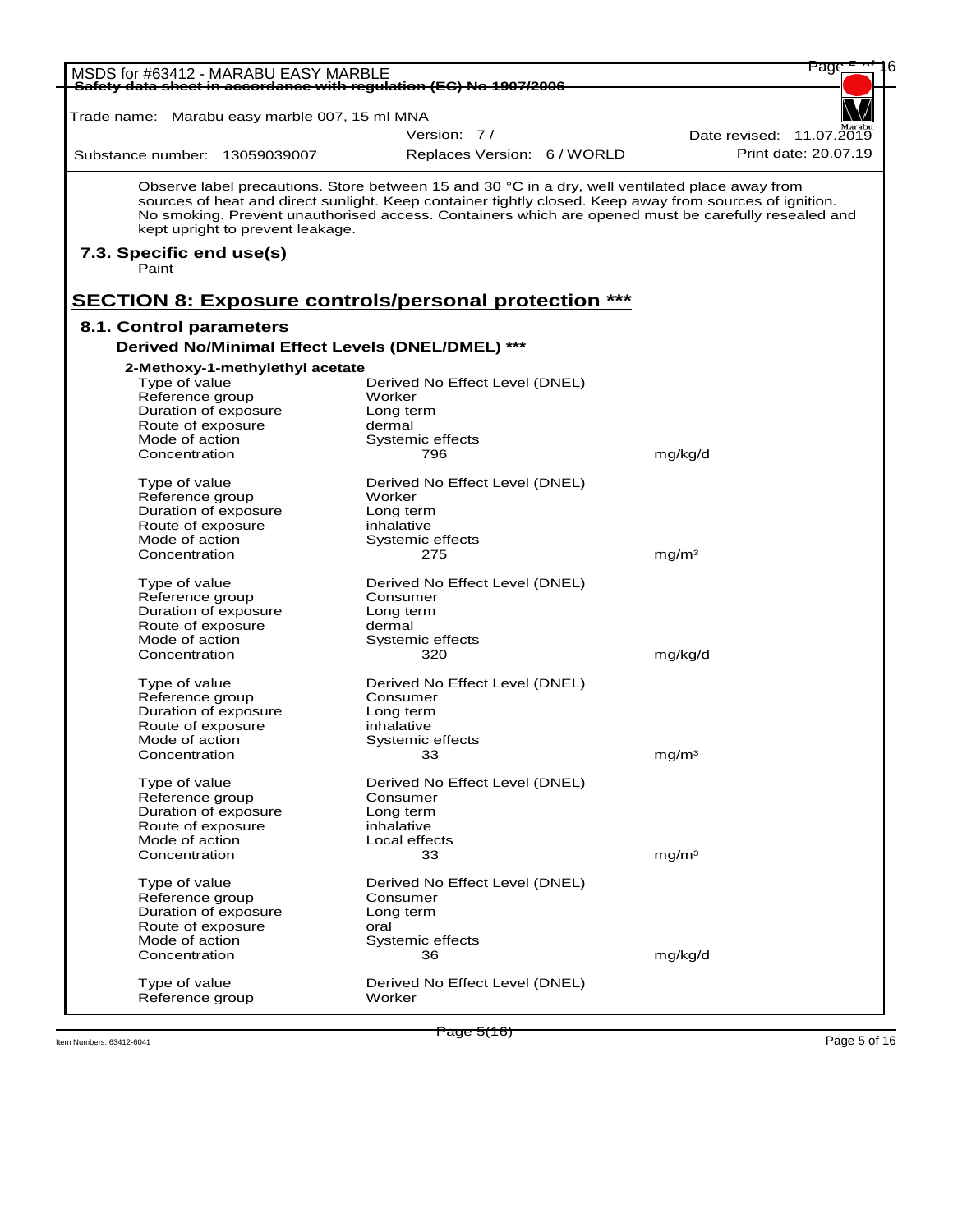| MSDS for #63412 - MARABU EASY MARBLE<br>Safety data sheet in accordance with regulation (EC) No 1907/2006 |                                |                          |
|-----------------------------------------------------------------------------------------------------------|--------------------------------|--------------------------|
| Trade name: Marabu easy marble 007, 15 ml MNA                                                             |                                |                          |
|                                                                                                           | Version: 7/                    | Date revised: 11.07.2019 |
| Substance number: 13059039007                                                                             | Replaces Version: 6 / WORLD    | Print date: 20.07.19     |
|                                                                                                           |                                |                          |
| Duration of exposure                                                                                      | Lifetime                       |                          |
| Route of exposure                                                                                         | inhalative                     |                          |
| Mode of action                                                                                            | Local effects                  |                          |
| Concentration                                                                                             | 550                            | mq/m <sup>3</sup>        |
| 2-Butoxyethyl acetate                                                                                     |                                |                          |
| Reference substance                                                                                       | 2-Butoxyethyl acetate          |                          |
| Type of value                                                                                             | Derived No Effect Level (DNEL) |                          |
| Reference group                                                                                           | Worker                         |                          |
| Duration of exposure                                                                                      | Long term                      |                          |
| Route of exposure                                                                                         | inhalative                     |                          |
| Mode of action                                                                                            | Systemic effects               |                          |
| Concentration                                                                                             | 133                            | mg/m <sup>3</sup>        |
|                                                                                                           |                                |                          |
|                                                                                                           | 2-Butoxyethyl acetate          |                          |
| Type of value                                                                                             | Derived No Effect Level (DNEL) |                          |
| Reference group                                                                                           | Worker                         |                          |
| Duration of exposure                                                                                      | Short term                     |                          |
| Route of exposure                                                                                         | inhalative                     |                          |
| Mode of action                                                                                            | Local effects                  |                          |
| Concentration                                                                                             | 333                            | mg/m <sup>3</sup>        |
|                                                                                                           | 2-Butoxyethyl acetate          |                          |
| Type of value                                                                                             | Derived No Effect Level (DNEL) |                          |
| Reference group                                                                                           | Worker                         |                          |
| Duration of exposure                                                                                      | Long term                      |                          |
| Route of exposure                                                                                         | dermal                         |                          |
| Mode of action                                                                                            | Systemic effects               |                          |
| Concentration                                                                                             | 169                            | mg/kg/d                  |
|                                                                                                           |                                |                          |
|                                                                                                           | 2-Butoxyethyl acetate          |                          |
| Type of value                                                                                             | Derived No Effect Level (DNEL) |                          |
| Reference group                                                                                           | Worker                         |                          |
| Duration of exposure<br>Route of exposure                                                                 | Short term                     |                          |
| Mode of action                                                                                            | dermal                         |                          |
| Concentration                                                                                             | Systemic effects<br>120        | mg/kg/d                  |
|                                                                                                           |                                |                          |
|                                                                                                           | 2-Butoxyethyl acetate          |                          |
| Type of value                                                                                             | Derived No Effect Level (DNEL) |                          |
| Reference group                                                                                           | <b>General Population</b>      |                          |
| Duration of exposure                                                                                      | Long term                      |                          |
| Route of exposure                                                                                         | inhalative                     |                          |
| Mode of action                                                                                            | Systemic effects               |                          |
| Concentration                                                                                             | 80                             | mg/m <sup>3</sup>        |
|                                                                                                           |                                |                          |
|                                                                                                           | 2-Butoxyethyl acetate          |                          |
| Type of value                                                                                             | Derived No Effect Level (DNEL) |                          |
| Reference group                                                                                           | <b>General Population</b>      |                          |
| Duration of exposure                                                                                      | Short term                     |                          |
| Route of exposure                                                                                         | inhalative                     |                          |
| Mode of action                                                                                            | Local effects                  |                          |
| Concentration                                                                                             | 200                            | mg/m <sup>3</sup>        |
|                                                                                                           | 2-Butoxyethyl acetate          |                          |
| Type of value                                                                                             | Derived No Effect Level (DNEL) |                          |
| Reference group                                                                                           | <b>General Population</b>      |                          |
|                                                                                                           |                                |                          |

Item Numbers: 63412-6041 Page 6 of 16<br>Item Numbers: 63412-6041 Page 6 of 16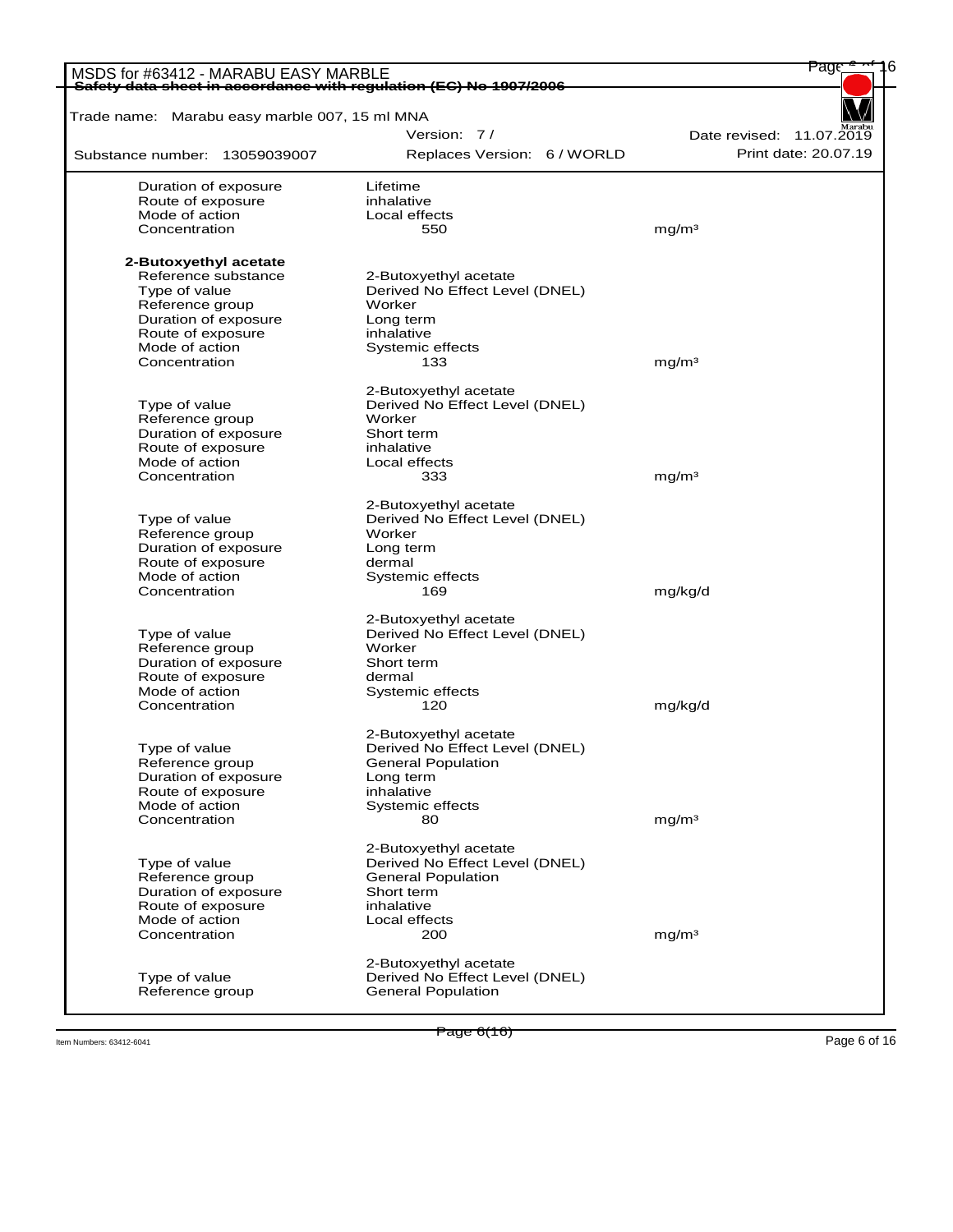| Safety data sheet in accordance with regulation (EC) No 1907/2006 |                                          |                          |
|-------------------------------------------------------------------|------------------------------------------|--------------------------|
| Trade name: Marabu easy marble 007, 15 ml MNA                     |                                          |                          |
|                                                                   | Version: 7/                              | Date revised: 11.07.2019 |
| Substance number: 13059039007                                     | Replaces Version: 6 / WORLD              | Print date: 20.07.19     |
| Duration of exposure                                              | Long term                                |                          |
| Route of exposure                                                 | dermal                                   |                          |
| Mode of action                                                    | Systemic effects                         |                          |
| Concentration                                                     | 102                                      | mg/kg/d                  |
|                                                                   | 2-Butoxyethyl acetate                    |                          |
| Type of value                                                     | Derived No Effect Level (DNEL)           |                          |
| Reference group                                                   | <b>General Population</b>                |                          |
| Duration of exposure                                              | Short term                               |                          |
| Route of exposure                                                 | dermal                                   |                          |
| Mode of action                                                    | Systemic effects                         |                          |
| Concentration                                                     | 72                                       | mg/kg/d                  |
|                                                                   | 2-Butoxyethyl acetate                    |                          |
| Type of value                                                     | Derived No Effect Level (DNEL)           |                          |
| Reference group                                                   | <b>General Population</b>                |                          |
| Duration of exposure                                              | Long term                                |                          |
| Route of exposure                                                 | oral                                     |                          |
| Mode of action                                                    | Systemic effects                         |                          |
| Concentration                                                     | 8,6                                      | mg/kg/d                  |
|                                                                   | 2-Butoxyethyl acetate                    |                          |
| Type of value                                                     | Derived No Effect Level (DNEL)           |                          |
| Reference group                                                   | <b>General Population</b>                |                          |
| Duration of exposure                                              | Short term                               |                          |
| Route of exposure                                                 | oral                                     |                          |
| Mode of action<br>Concentration                                   | Systemic effects<br>36                   | mg/kg/d                  |
|                                                                   |                                          |                          |
| 1-Methoxy-2-propanol                                              |                                          |                          |
| Type of value<br>Reference group                                  | Derived No Effect Level (DNEL)<br>Worker |                          |
| Duration of exposure                                              | Acute                                    |                          |
| Route of exposure                                                 | inhalative                               |                          |
| Mode of action                                                    | Local effects                            |                          |
| Concentration                                                     | 553,5                                    | mg/m <sup>3</sup>        |
|                                                                   |                                          |                          |
| Type of value                                                     | Derived No Effect Level (DNEL)           |                          |
| Reference group                                                   | Worker                                   |                          |
| Duration of exposure                                              | Long term                                |                          |
| Route of exposure                                                 | dermal                                   |                          |
| Mode of action                                                    | Systemic effects                         |                          |
| Concentration                                                     | 50,6                                     | mg/person/<br>d          |
|                                                                   |                                          |                          |
| Type of value                                                     | Derived No Effect Level (DNEL)           |                          |
| Reference group<br>Duration of exposure                           | Worker                                   |                          |
| Route of exposure                                                 | Long term<br>inhalative                  |                          |
| Mode of action                                                    | Systemic effects                         |                          |
| Concentration                                                     | 369                                      | mg/m <sup>3</sup>        |
| Type of value                                                     | Derived No Effect Level (DNEL)           |                          |
| Reference group                                                   | <b>General Population</b>                |                          |
| Duration of exposure                                              | Long term                                |                          |
|                                                                   |                                          |                          |
| Route of exposure                                                 | dermal                                   |                          |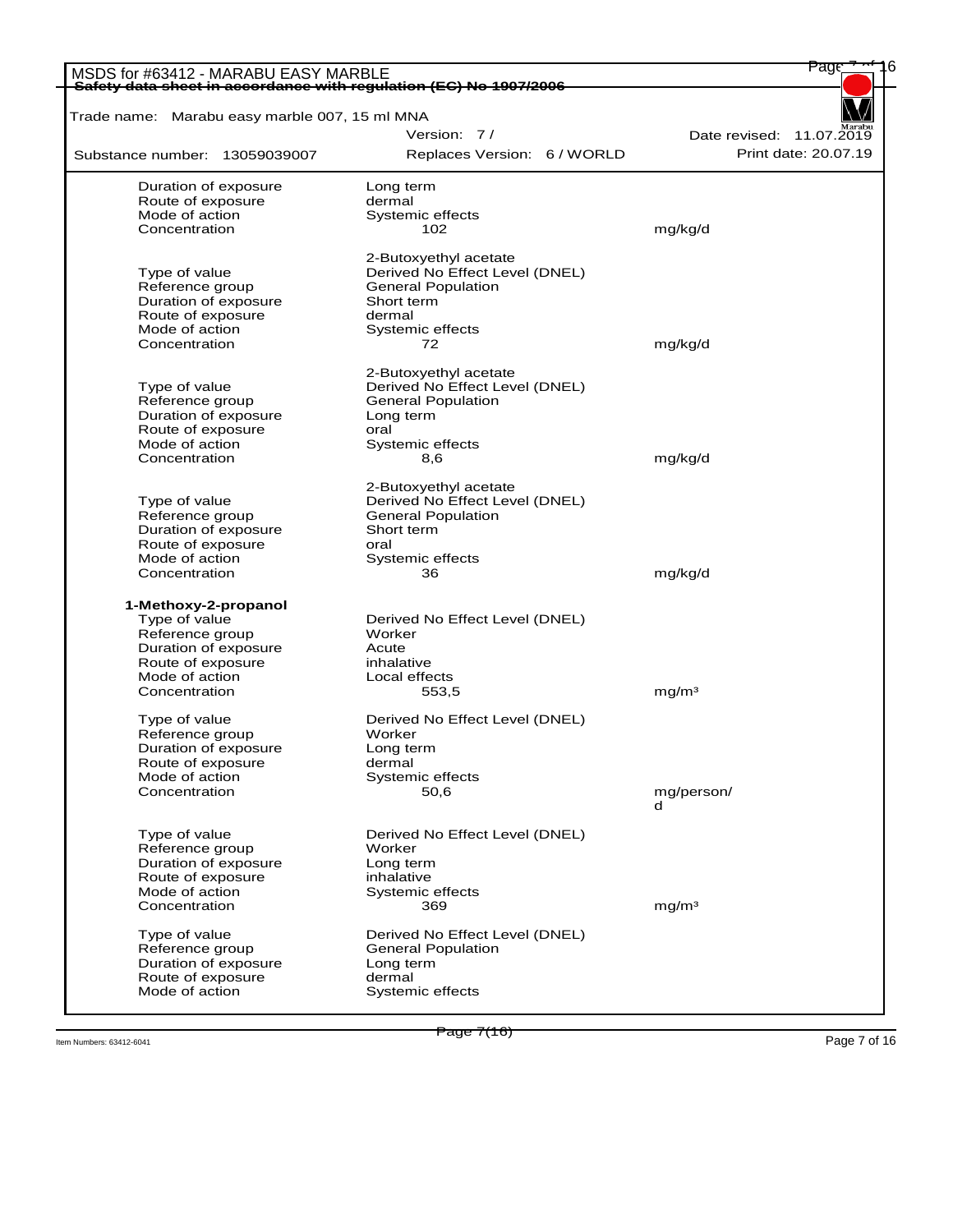| MSDS for #63412 - MARABU EASY MARBLE<br>Safety data sheet in accordance with regulation (EC) No 1907/2006 |                                                                      |                          |
|-----------------------------------------------------------------------------------------------------------|----------------------------------------------------------------------|--------------------------|
| Trade name: Marabu easy marble 007, 15 ml MNA                                                             |                                                                      |                          |
|                                                                                                           | Version: 7/                                                          | Date revised: 11.07.2019 |
|                                                                                                           |                                                                      | Print date: 20.07.19     |
| Substance number: 13059039007                                                                             | Replaces Version: 6 / WORLD                                          |                          |
| Concentration                                                                                             | 18,1                                                                 | mg/kg                    |
| Type of value                                                                                             | Derived No Effect Level (DNEL)                                       |                          |
| Reference group                                                                                           | <b>General Population</b>                                            |                          |
| Duration of exposure                                                                                      | Long term                                                            |                          |
| Route of exposure                                                                                         | inhalative                                                           |                          |
| Mode of action                                                                                            | Systemic effects                                                     |                          |
| Concentration                                                                                             | 43,9                                                                 | mq/m <sup>3</sup>        |
|                                                                                                           |                                                                      |                          |
| Type of value                                                                                             | Derived No Effect Level (DNEL)                                       |                          |
| Reference group                                                                                           | <b>General Population</b>                                            |                          |
| Duration of exposure                                                                                      | Long term                                                            |                          |
| Route of exposure                                                                                         | oral                                                                 |                          |
| Mode of action                                                                                            | Systemic effects                                                     |                          |
| Concentration                                                                                             | 3,3                                                                  | mg/kg/d                  |
|                                                                                                           | Hydrocarbons, C9-C11, n-alkanes, isoalkanes, cyclics, < 2% aromatics |                          |
| Type of value                                                                                             | Derived No Effect Level (DNEL)                                       |                          |
| Reference group                                                                                           | Worker                                                               |                          |
| Duration of exposure                                                                                      | Long term                                                            |                          |
| Route of exposure                                                                                         | dermal                                                               |                          |
| Mode of action                                                                                            | Systemic effects                                                     |                          |
| Concentration                                                                                             | 300                                                                  | mg/kg                    |
| Type of value                                                                                             | Derived No Effect Level (DNEL)                                       |                          |
| Reference group                                                                                           | Consumer                                                             |                          |
| Duration of exposure                                                                                      | Long term                                                            |                          |
| Route of exposure                                                                                         | oral                                                                 |                          |
|                                                                                                           |                                                                      |                          |
| Mode of action<br>Concentration                                                                           | Systemic effects<br>300                                              | mg/kg                    |
|                                                                                                           |                                                                      |                          |
| Type of value                                                                                             | Derived No Effect Level (DNEL)                                       |                          |
| Reference group                                                                                           | Consumer                                                             |                          |
| Duration of exposure                                                                                      | Long term                                                            |                          |
| Route of exposure                                                                                         | dermal                                                               |                          |
| Mode of action                                                                                            | Systemic effects                                                     |                          |
| Concentration                                                                                             | 300                                                                  | mg/kg                    |
| Type of value                                                                                             | Derived No Effect Level (DNEL)                                       |                          |
| Reference group                                                                                           | Consumer                                                             |                          |
| Duration of exposure                                                                                      | Long term                                                            |                          |
| Route of exposure                                                                                         | inhalative                                                           |                          |
| Mode of action                                                                                            | Systemic effects                                                     |                          |
| Concentration                                                                                             | 900                                                                  | mg/m <sup>3</sup>        |
| Type of value                                                                                             | Derived No Effect Level (DNEL)                                       |                          |
| Reference group                                                                                           | Worker                                                               |                          |
| Duration of exposure                                                                                      | Long term                                                            |                          |
|                                                                                                           |                                                                      |                          |
| Route of exposure                                                                                         | inhalative                                                           |                          |
| Mode of action<br>Concentration                                                                           | Systemic effects<br>1500                                             | mg/m <sup>3</sup>        |
|                                                                                                           |                                                                      |                          |
| <b>Predicted No Effect Concentration (PNEC)</b>                                                           |                                                                      |                          |
| 2-Methoxy-1-methylethyl acetate<br>Reference substance                                                    | 2-Methoxy-1-methylethyl acetate                                      |                          |
| Type of value                                                                                             | <b>PNEC</b>                                                          |                          |
|                                                                                                           | Freshwater                                                           |                          |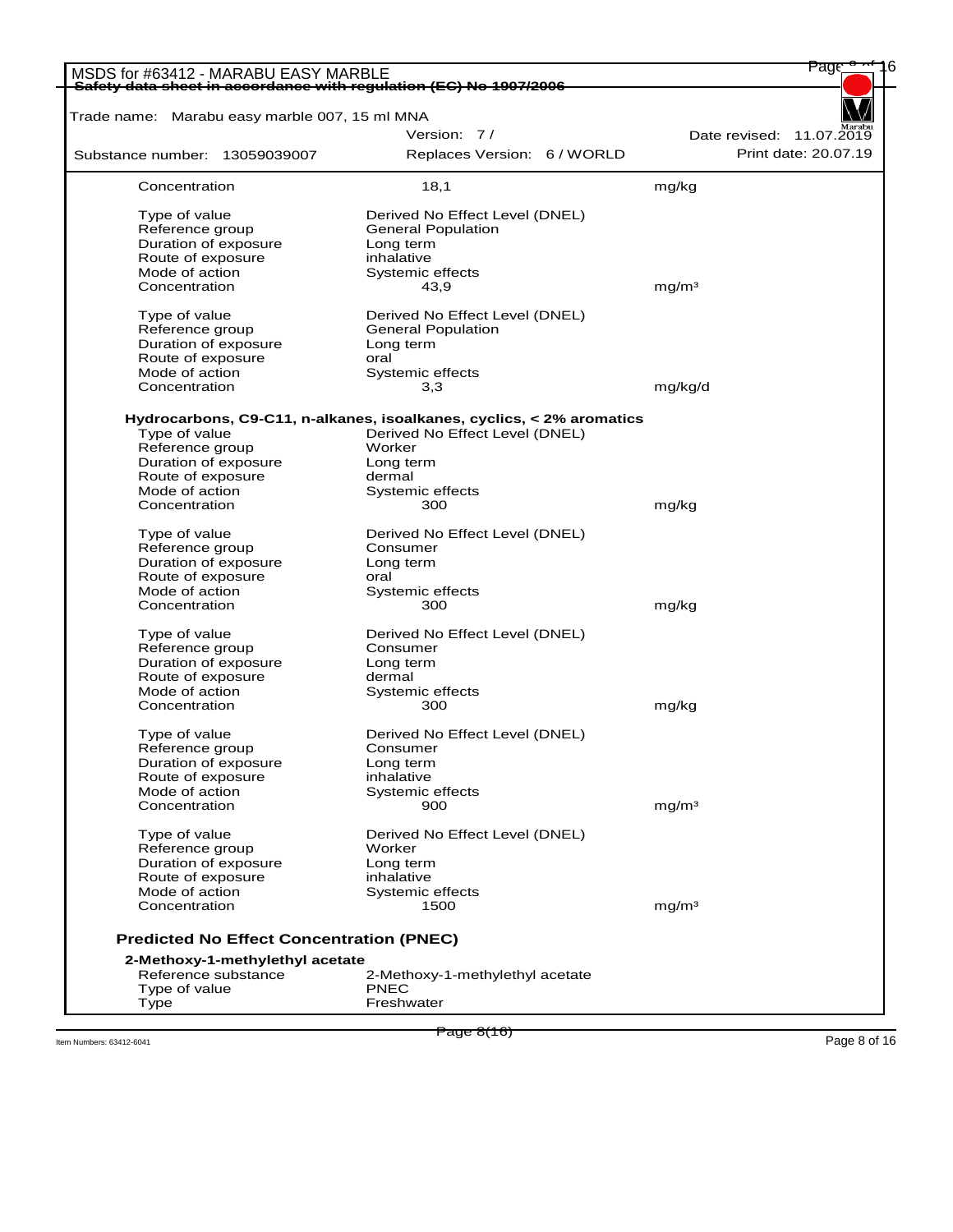| Trade name: Marabu easy marble 007, 15 ml MNA |                                      |                          |
|-----------------------------------------------|--------------------------------------|--------------------------|
|                                               | Version: 7/                          | Date revised: 11.07.2019 |
| Substance number: 13059039007                 | Replaces Version: 6 / WORLD          | Print date: 20.07.19     |
| Concentration                                 | 0,635                                | mg/l                     |
| Type of value                                 | <b>PNEC</b>                          |                          |
| Type                                          | Freshwater sediment                  |                          |
| Concentration                                 | 3,29                                 | mg/kg                    |
| Type of value                                 | <b>PNEC</b>                          |                          |
| Type                                          | Soil                                 |                          |
| Concentration                                 | 0,29                                 | mg/kg                    |
| Source                                        | Literature value                     |                          |
| Type of value                                 | PNEC                                 |                          |
|                                               |                                      |                          |
| Type                                          | Sewage treatment plant (STP)         |                          |
| Concentration<br>Source                       | 100<br>Literature value              | mg/l                     |
|                                               |                                      |                          |
| Type of value                                 | PNEC                                 |                          |
| Type                                          | Marine sediment                      |                          |
| Concentration                                 | 0,329                                | mg/kg                    |
| Source                                        | Literature value                     |                          |
| Type of value                                 | <b>PNEC</b>                          |                          |
| Type                                          | Saltwater                            |                          |
| Concentration                                 | 0,0635                               | mg/l                     |
|                                               |                                      |                          |
| 2-Butoxyethyl acetate                         |                                      |                          |
| Reference substance                           | 2-Butoxyethyl acetate                |                          |
| Type of value                                 | <b>PNEC</b>                          |                          |
| Type                                          | Water                                |                          |
| Concentration                                 | 0,304                                | mg/l                     |
| Source                                        | Literature value                     |                          |
|                                               | 2-Butoxyethyl acetate                |                          |
| Type of value                                 | <b>PNEC</b>                          |                          |
| Type                                          | Aquatic                              |                          |
| Concentration                                 | 0,0304                               | g/l                      |
| Source                                        | Literature value                     |                          |
|                                               | 2-Butoxyethyl acetate                |                          |
| Type of value                                 | <b>PNEC</b>                          |                          |
| Type                                          | Sediment                             |                          |
| Concentration                                 | 2,03                                 | mg/kg                    |
| Source                                        | Literature value                     |                          |
|                                               | 2-Butoxyethyl acetate                |                          |
| Type of value                                 | <b>PNEC</b>                          |                          |
| Type                                          | Marine sediment                      |                          |
| Concentration                                 | 0,203                                | mg/kg                    |
| Source                                        | Literature value                     |                          |
|                                               |                                      |                          |
| Type of value                                 | 2-Butoxyethyl acetate<br><b>PNEC</b> |                          |
| Type                                          | Soil                                 |                          |
| Concentration                                 | 0,68                                 | mg/kg                    |
| Source                                        | Literature value                     |                          |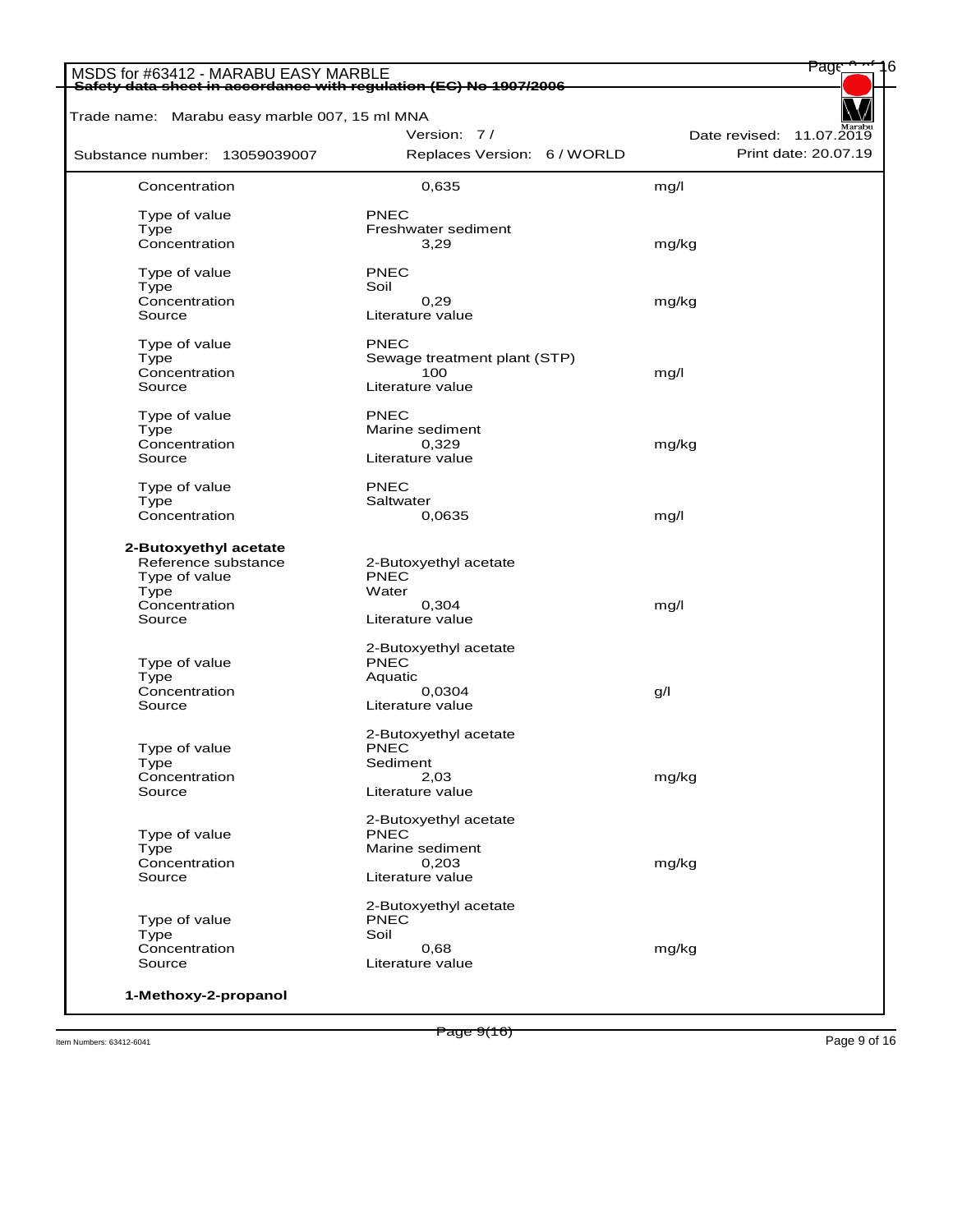| Trade name: Marabu easy marble 007, 15 ml MNA |                                                                                                                                                                                                                      |                          |
|-----------------------------------------------|----------------------------------------------------------------------------------------------------------------------------------------------------------------------------------------------------------------------|--------------------------|
|                                               | Version: 7/                                                                                                                                                                                                          | Date revised: 11.07.2019 |
| Substance number: 13059039007                 | Replaces Version: 6 / WORLD                                                                                                                                                                                          | Print date: 20.07.19     |
| Type of value                                 | <b>PNEC</b>                                                                                                                                                                                                          |                          |
| Type                                          | Freshwater                                                                                                                                                                                                           |                          |
| Concentration                                 | 10                                                                                                                                                                                                                   | mg/l                     |
| Type of value                                 | <b>PNEC</b>                                                                                                                                                                                                          |                          |
| Type                                          | Water                                                                                                                                                                                                                |                          |
| Concentration                                 | 41,6                                                                                                                                                                                                                 | mg/kg                    |
| Type of value                                 | <b>PNEC</b>                                                                                                                                                                                                          |                          |
| Type                                          | Sediment                                                                                                                                                                                                             |                          |
| Concentration                                 | 41,6                                                                                                                                                                                                                 | mg/kg                    |
| Type of value                                 | <b>PNEC</b>                                                                                                                                                                                                          |                          |
| Type                                          | Marine sediment                                                                                                                                                                                                      |                          |
| Concentration                                 | 4,17                                                                                                                                                                                                                 | mg/kg                    |
|                                               |                                                                                                                                                                                                                      |                          |
| Type of value<br>Type                         | <b>PNEC</b><br>Soil                                                                                                                                                                                                  |                          |
| Concentration                                 | 2,47                                                                                                                                                                                                                 | mg/kg                    |
|                                               | PNEC                                                                                                                                                                                                                 |                          |
| Type of value<br>Type                         | Sewage treatment plant (STP)                                                                                                                                                                                         |                          |
| Concentration                                 | 100                                                                                                                                                                                                                  | mg/l                     |
|                                               | Provide adequate ventilation. Where reasonably practicable this should be achieved by the use of local<br>exhaust ventilation and good general extraction. If these are not sufficient to maintain concentrations of |                          |
|                                               | particulates and solvent vapour below the OEL, suitable respiratory protection must be worn.                                                                                                                         |                          |
| <b>Respiratory protection</b>                 |                                                                                                                                                                                                                      |                          |
| respirators. Full mask, filter A              | If workers are exposed to concentrations above the exposure limit they must use appropriate, certified                                                                                                               |                          |
| <b>Hand protection</b>                        |                                                                                                                                                                                                                      |                          |
|                                               | There is no one glove material or combination of materials that will give unlimited resistance to any                                                                                                                |                          |
|                                               |                                                                                                                                                                                                                      |                          |
| individual or combination of chemicals.       |                                                                                                                                                                                                                      |                          |
|                                               | For prolonged or repeated handling nitrile rubber gloves with textile undergloves are required.                                                                                                                      |                          |
| <b>Material thickness</b>                     | 0,5<br>$\, > \,$<br>mm<br>30<br>min                                                                                                                                                                                  |                          |
| Breakthrough time                             | The breakthrough time must be greater than the end use time of the product.                                                                                                                                          |                          |
|                                               | The instructions and information provided by the glove manufacturer on use, storage, maintenance and                                                                                                                 |                          |
| replacement must be followed.                 |                                                                                                                                                                                                                      |                          |
|                                               | Gloves should be replaced regularly and if there is any sign of damage to the glove material.                                                                                                                        |                          |
|                                               | Always ensure that gloves are free from defects and that they are stored and used correctly.<br>The performance or effectiveness of the glove may be reduced by physical/ chemical damage and poor                   |                          |
| maintenance.                                  |                                                                                                                                                                                                                      |                          |
|                                               | Barrier creams may help to protect the exposed areas of the skin, they should however not be applied                                                                                                                 |                          |
| once exposure has occurred.                   |                                                                                                                                                                                                                      |                          |
| <b>Eye protection</b>                         | Use safety eyewear designed to protect against splash of liquids.                                                                                                                                                    |                          |
| <b>Body protection</b>                        |                                                                                                                                                                                                                      |                          |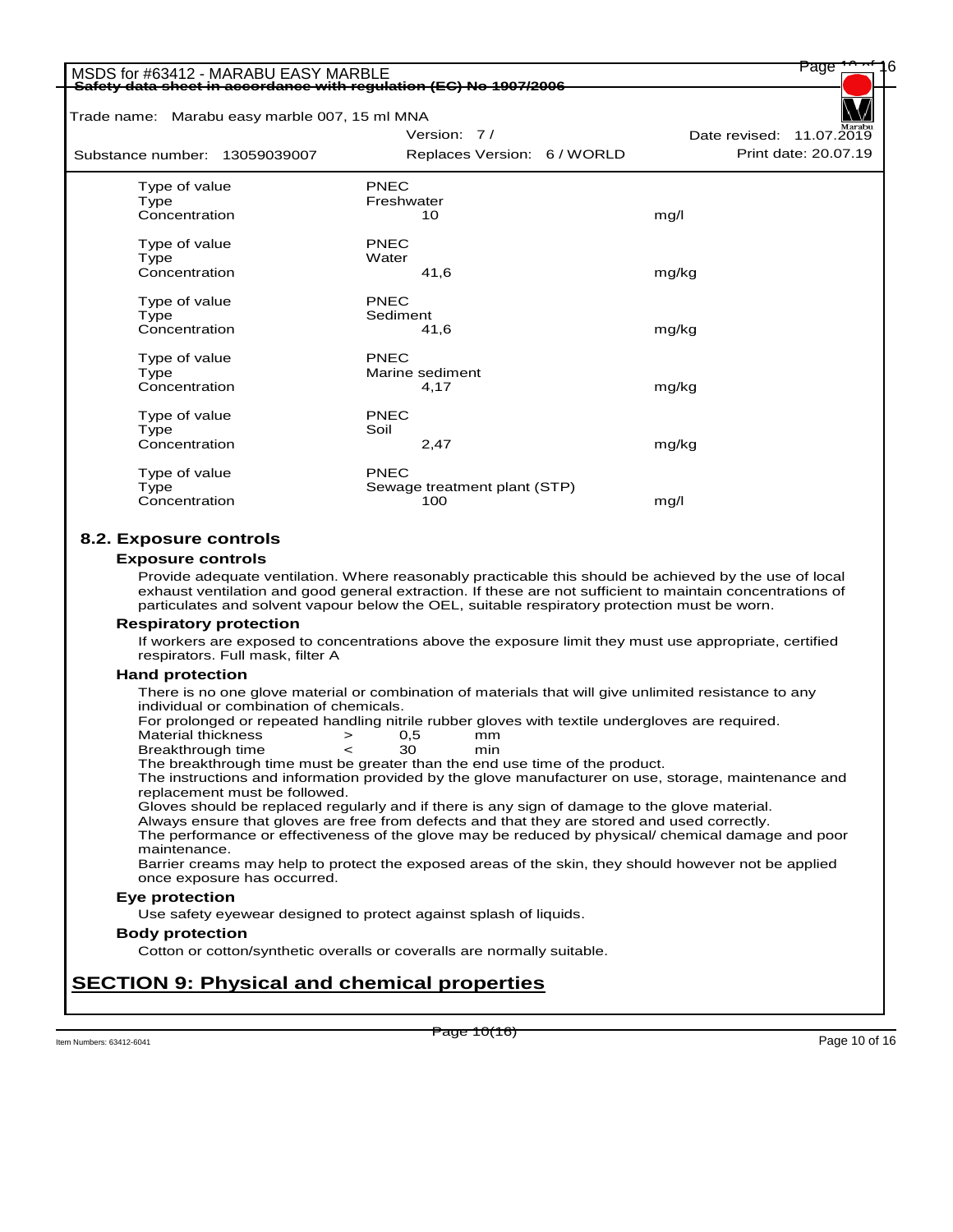| MSDS for #63412 - MARABU EASY MARBLE                               |                |                        |     |                             |                   | Page                     |
|--------------------------------------------------------------------|----------------|------------------------|-----|-----------------------------|-------------------|--------------------------|
| Safety data sheet in accordance with regulation (EC) No 1907/2006  |                |                        |     |                             |                   |                          |
| Trade name: Marabu easy marble 007, 15 ml MNA                      |                |                        |     |                             |                   |                          |
|                                                                    |                | Version: 7/            |     |                             |                   | Date revised: 11.07.2019 |
| Substance number: 13059039007                                      |                |                        |     | Replaces Version: 6 / WORLD |                   | Print date: 20.07.19     |
|                                                                    |                |                        |     |                             |                   |                          |
| 9.1. Information on basic physical and chemical properties<br>Form | liquid         |                        |     |                             |                   |                          |
| Colour                                                             | coloured       |                        |     |                             |                   |                          |
| Odour                                                              | solvent-like   |                        |     |                             |                   |                          |
| <b>Odour threshold</b>                                             |                |                        |     |                             |                   |                          |
| Remarks                                                            |                | No data available      |     |                             |                   |                          |
| pH value                                                           |                |                        |     |                             |                   |                          |
| Remarks                                                            | Not applicable |                        |     |                             |                   |                          |
| <b>Melting point</b>                                               |                |                        |     |                             |                   |                          |
| Remarks                                                            |                | not determined         |     |                             |                   |                          |
| <b>Freezing point</b>                                              |                |                        |     |                             |                   |                          |
| Remarks                                                            |                | not determined         |     |                             |                   |                          |
| Initial boiling point and boiling range                            |                |                        |     |                             |                   |                          |
| Value                                                              | appr.          | 120                    |     |                             | °C                |                          |
| Pressure                                                           |                | 1.013                  | hPa |                             |                   |                          |
| Source                                                             |                | Literature value       |     |                             |                   |                          |
| <b>Flash point</b>                                                 |                |                        |     |                             |                   |                          |
| Value                                                              |                | 30                     |     |                             | °C                |                          |
| Method                                                             |                | ASTM D 6450 (CCCFP)    |     |                             |                   |                          |
| Evaporation rate (ether = 1) :                                     |                |                        |     |                             |                   |                          |
| Remarks                                                            |                | not determined         |     |                             |                   |                          |
| <b>Flammability (solid, gas)</b>                                   |                |                        |     |                             |                   |                          |
| Not applicable<br>Upper/lower flammability or explosive limits     |                |                        |     |                             |                   |                          |
| Lower explosion limit                                              | appr.          | 0,7                    |     |                             | %(V)              |                          |
| Upper explosion limit                                              | appr.          | 13,7                   |     |                             | $%$ (V)           |                          |
| Source                                                             |                | Literature value       |     |                             |                   |                          |
| Vapour pressure                                                    |                |                        |     |                             |                   |                          |
| Value                                                              |                | 8                      |     |                             | hPa               |                          |
| Temperature                                                        |                | 20                     | °C  |                             |                   |                          |
| Method                                                             | calculated     |                        |     |                             |                   |                          |
| <b>Vapour density</b>                                              |                |                        |     |                             |                   |                          |
| Remarks                                                            |                | not determined         |     |                             |                   |                          |
| <b>Density</b>                                                     |                |                        |     |                             |                   |                          |
| Value<br>Temperature                                               |                | 0,96<br>20             | °C  |                             | q/cm <sup>3</sup> |                          |
| Method                                                             |                | <b>DIN EN ISO 2811</b> |     |                             |                   |                          |
| Solubility in water                                                |                |                        |     |                             |                   |                          |
| Remarks                                                            |                | partially miscible     |     |                             |                   |                          |
| <b>Partition coefficient: n-octanol/water</b>                      |                |                        |     |                             |                   |                          |
| Remarks                                                            |                | Not applicable         |     |                             |                   |                          |
| <b>Ignition temperature</b>                                        |                |                        |     |                             |                   |                          |
| Value                                                              | appr.          | 200                    |     |                             | °C                |                          |
| Source                                                             |                | Literature value       |     |                             |                   |                          |
| <b>Viscosity</b>                                                   |                |                        |     |                             |                   |                          |
| dynamic                                                            |                |                        |     |                             |                   |                          |
| Value                                                              |                | 30                     | to  | 50                          | mPa.s             |                          |
| Temperature                                                        |                | 40                     | °C  |                             |                   |                          |

Page 11(16)

Them Numbers: 63412-6041 **Page 11 (16) Page 11** (16)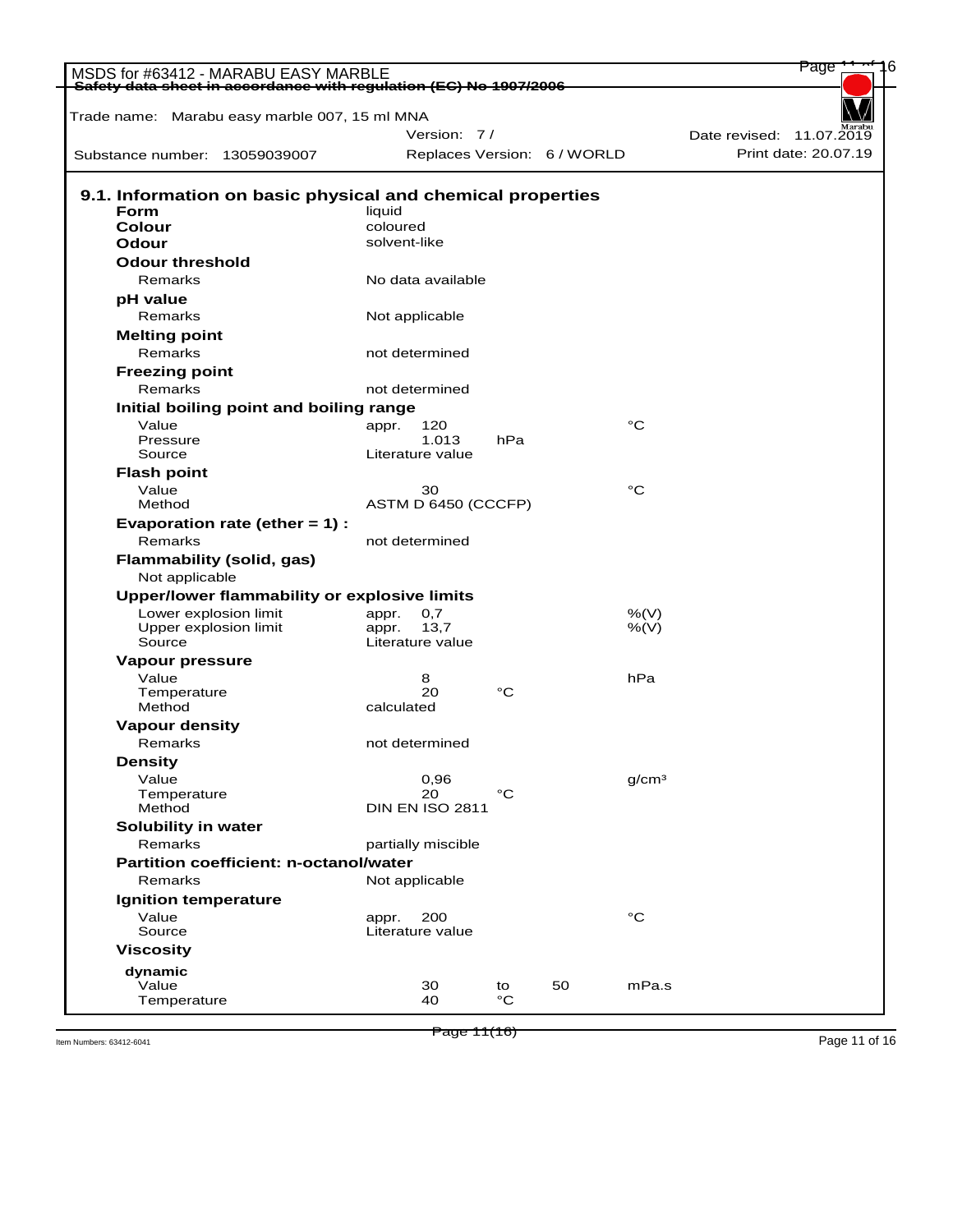| MSDS for #63412 - MARABU EASY MARBLE                                                                                                                                  |        |                |    |                             |       | Page                                                              |
|-----------------------------------------------------------------------------------------------------------------------------------------------------------------------|--------|----------------|----|-----------------------------|-------|-------------------------------------------------------------------|
| Safety data sheet in accordance with regulation (EC) No 1907/2006                                                                                                     |        |                |    |                             |       |                                                                   |
| Trade name: Marabu easy marble 007, 15 ml MNA                                                                                                                         |        |                |    |                             |       |                                                                   |
|                                                                                                                                                                       |        | Version: 7/    |    |                             |       | Date revised: 11.07.2019                                          |
| Substance number: 13059039007                                                                                                                                         |        |                |    | Replaces Version: 6 / WORLD |       | Print date: 20.07.19                                              |
| <b>Efflux time</b>                                                                                                                                                    |        |                |    |                             |       |                                                                   |
| Value                                                                                                                                                                 |        | 25             | to | 70                          | s     |                                                                   |
| Temperature                                                                                                                                                           |        | 20             | °C |                             |       |                                                                   |
| Method                                                                                                                                                                |        | DIN 53211 4 mm |    |                             |       |                                                                   |
| <b>Explosive properties</b>                                                                                                                                           |        |                |    |                             |       |                                                                   |
| evaluation                                                                                                                                                            | no     |                |    |                             |       |                                                                   |
| <b>Oxidising properties</b>                                                                                                                                           |        |                |    |                             |       |                                                                   |
| evaluation                                                                                                                                                            |        | None known     |    |                             |       |                                                                   |
| 9.2. Other information                                                                                                                                                |        |                |    |                             |       |                                                                   |
| <b>Other information</b>                                                                                                                                              |        |                |    |                             |       |                                                                   |
|                                                                                                                                                                       |        |                |    |                             |       |                                                                   |
| The physical specifications are approximate values and refer to the used safety relevant component(s).                                                                |        |                |    |                             |       |                                                                   |
| <b>SECTION 10: Stability and reactivity</b>                                                                                                                           |        |                |    |                             |       |                                                                   |
| 10.1. Reactivity                                                                                                                                                      |        |                |    |                             |       |                                                                   |
| No hazardous reactions when stored and handled according to prescribed instructions.                                                                                  |        |                |    |                             |       |                                                                   |
| 10.2. Chemical stability<br>Stable under recommended storage and handling conditions (see section 7).                                                                 |        |                |    |                             |       |                                                                   |
|                                                                                                                                                                       |        |                |    |                             |       |                                                                   |
| 10.3. Possibility of hazardous reactions<br>Keep away from oxidising agents, strongly alkaline and strongly acid materials in order to avoid<br>exothermic reactions. |        |                |    |                             |       |                                                                   |
| 10.4. Conditions to avoid<br>When exposed to high temperatures may produce hazardous decomposition products.                                                          |        |                |    |                             |       |                                                                   |
| 10.5. Incompatible materials<br>No hazardous reactions when stored and handled according to prescribed instructions.                                                  |        |                |    |                             |       |                                                                   |
| 10.6. Hazardous decomposition products                                                                                                                                |        |                |    |                             |       |                                                                   |
| See chapter 5.2 (Firefighting measures - Special hazards arising from the substance or mixture).                                                                      |        |                |    |                             |       |                                                                   |
| <b>SECTION 11: Toxicological information</b>                                                                                                                          |        |                |    |                             |       |                                                                   |
| 11.1. Information on toxicological effects                                                                                                                            |        |                |    |                             |       |                                                                   |
| <b>Acute oral toxicity (Components)</b>                                                                                                                               |        |                |    |                             |       |                                                                   |
| 1-Methoxy-2-propanol                                                                                                                                                  |        |                |    |                             |       |                                                                   |
| Species                                                                                                                                                               | rat    |                |    |                             |       |                                                                   |
| <b>LD50</b>                                                                                                                                                           |        | 5200           |    |                             | mg/kg |                                                                   |
| <b>Acute dermal toxicity (Components)</b>                                                                                                                             |        |                |    |                             |       |                                                                   |
| 1-Methoxy-2-propanol                                                                                                                                                  |        |                |    |                             |       |                                                                   |
| Species                                                                                                                                                               | rabbit |                |    |                             |       |                                                                   |
| LD50                                                                                                                                                                  |        | 14000          |    |                             | mg/kg |                                                                   |
| <b>Acute inhalational toxicity</b>                                                                                                                                    |        |                |    |                             |       |                                                                   |
| Remarks                                                                                                                                                               |        |                |    |                             |       | Based on available data, the classification criteria are not met. |
| <b>Skin corrosion/irritation</b>                                                                                                                                      |        |                |    |                             |       |                                                                   |
| Remarks                                                                                                                                                               |        |                |    |                             |       | Based on available data, the classification criteria are not met. |
| Serious eye damage/irritation                                                                                                                                         |        |                |    |                             |       |                                                                   |
| Remarks                                                                                                                                                               |        |                |    |                             |       | Based on available data, the classification criteria are not met. |
| <b>Sensitization</b>                                                                                                                                                  |        |                |    |                             |       |                                                                   |
| Remarks                                                                                                                                                               |        |                |    |                             |       | Based on available data, the classification criteria are not met. |
|                                                                                                                                                                       |        |                |    |                             |       |                                                                   |

Page 12(16)

Item Numbers: 63412-6041 **Page 12** (T**O**) **Page 12** (TO) **Page 12** of 16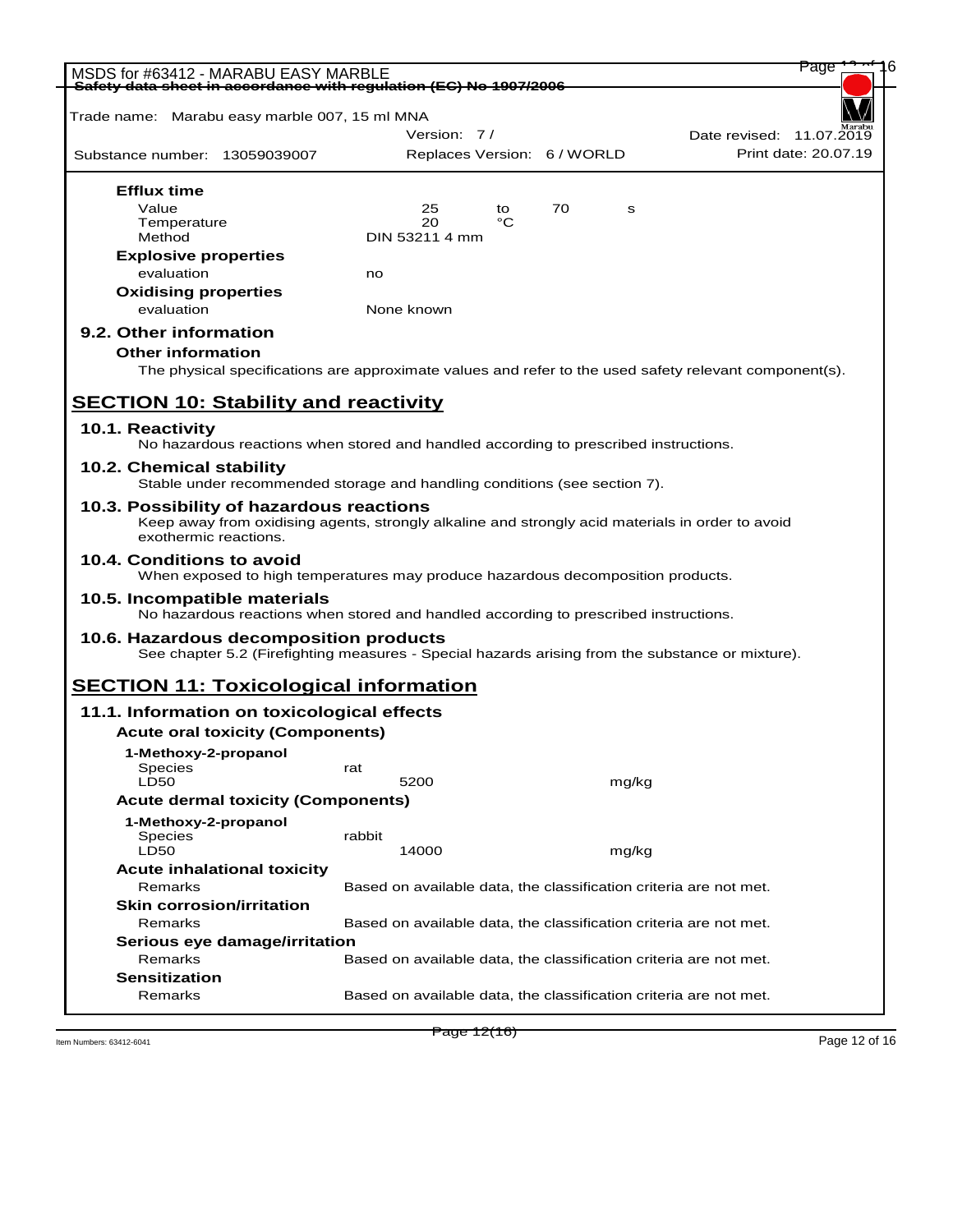| MSDS for #63412 - MARABU EASY MARBLE                                                                                                                                                                                                                                                                                                                                                                                                                                                                                                               |               |             |                                      |                             |                                                                   | rage                 |
|----------------------------------------------------------------------------------------------------------------------------------------------------------------------------------------------------------------------------------------------------------------------------------------------------------------------------------------------------------------------------------------------------------------------------------------------------------------------------------------------------------------------------------------------------|---------------|-------------|--------------------------------------|-----------------------------|-------------------------------------------------------------------|----------------------|
| Safety data sheet in accordance with regulation (EC) No 1907/2006                                                                                                                                                                                                                                                                                                                                                                                                                                                                                  |               |             |                                      |                             |                                                                   |                      |
| Trade name: Marabu easy marble 007, 15 ml MNA                                                                                                                                                                                                                                                                                                                                                                                                                                                                                                      |               |             |                                      |                             |                                                                   |                      |
|                                                                                                                                                                                                                                                                                                                                                                                                                                                                                                                                                    |               | Version: 7/ |                                      |                             | Date revised: 11.07.2019                                          |                      |
| Substance number: 13059039007                                                                                                                                                                                                                                                                                                                                                                                                                                                                                                                      |               |             |                                      | Replaces Version: 6 / WORLD |                                                                   | Print date: 20.07.19 |
| <b>Mutagenicity</b>                                                                                                                                                                                                                                                                                                                                                                                                                                                                                                                                |               |             |                                      |                             |                                                                   |                      |
| Remarks                                                                                                                                                                                                                                                                                                                                                                                                                                                                                                                                            |               |             |                                      |                             | Based on available data, the classification criteria are not met. |                      |
| <b>Reproductive toxicity</b>                                                                                                                                                                                                                                                                                                                                                                                                                                                                                                                       |               |             |                                      |                             |                                                                   |                      |
| Remarks                                                                                                                                                                                                                                                                                                                                                                                                                                                                                                                                            |               |             |                                      |                             | Based on available data, the classification criteria are not met. |                      |
| Carcinogenicity                                                                                                                                                                                                                                                                                                                                                                                                                                                                                                                                    |               |             |                                      |                             |                                                                   |                      |
| <b>Remarks</b>                                                                                                                                                                                                                                                                                                                                                                                                                                                                                                                                     |               |             |                                      |                             | Based on available data, the classification criteria are not met. |                      |
| <b>Specific Target Organ Toxicity (STOT)</b>                                                                                                                                                                                                                                                                                                                                                                                                                                                                                                       |               |             |                                      |                             |                                                                   |                      |
| <b>Single exposure</b>                                                                                                                                                                                                                                                                                                                                                                                                                                                                                                                             |               |             |                                      |                             |                                                                   |                      |
| Remarks                                                                                                                                                                                                                                                                                                                                                                                                                                                                                                                                            |               |             | The classification criteria are met. |                             |                                                                   |                      |
| evaluation                                                                                                                                                                                                                                                                                                                                                                                                                                                                                                                                         |               |             | May cause drowsiness or dizziness.   |                             |                                                                   |                      |
| <b>Repeated exposure</b>                                                                                                                                                                                                                                                                                                                                                                                                                                                                                                                           |               |             |                                      |                             |                                                                   |                      |
| Remarks                                                                                                                                                                                                                                                                                                                                                                                                                                                                                                                                            |               |             |                                      |                             | Based on available data, the classification criteria are not met. |                      |
| <b>Aspiration hazard</b>                                                                                                                                                                                                                                                                                                                                                                                                                                                                                                                           |               |             |                                      |                             |                                                                   |                      |
| Based on available data, the classification criteria are not met.                                                                                                                                                                                                                                                                                                                                                                                                                                                                                  |               |             |                                      |                             |                                                                   |                      |
| <b>Experience in practice</b>                                                                                                                                                                                                                                                                                                                                                                                                                                                                                                                      |               |             |                                      |                             |                                                                   |                      |
| contact with the mixture may cause removal of natural fat from the skin resulting in non-allergic contact<br>dermatitis and absorption through the skin. The liquid splashed in the eyes may cause irritation and<br>reversible damage. Ingestion may cause nausea, diarrhoea and vomiting. This takes into account, where<br>known, delayed and immediate effects and also chronic effects of components from short-term and<br>long-term exposure by oral, inhalation and dermal routes of exposure and eye contact.<br><b>Other information</b> |               |             |                                      |                             |                                                                   |                      |
| There are no data available on the mixture itself.                                                                                                                                                                                                                                                                                                                                                                                                                                                                                                 |               |             |                                      |                             |                                                                   |                      |
| The mixture has been assessed following the additivity method of the GHS/CLP Regulation (EC) No<br>1272/2008.                                                                                                                                                                                                                                                                                                                                                                                                                                      |               |             |                                      |                             |                                                                   |                      |
| <b>SECTION 12: Ecological information</b>                                                                                                                                                                                                                                                                                                                                                                                                                                                                                                          |               |             |                                      |                             |                                                                   |                      |
| 12.1. Toxicity                                                                                                                                                                                                                                                                                                                                                                                                                                                                                                                                     |               |             |                                      |                             |                                                                   |                      |
| <b>General information</b>                                                                                                                                                                                                                                                                                                                                                                                                                                                                                                                         |               |             |                                      |                             |                                                                   |                      |
| There are no data available on the mixture itself. Do not allow to enter drains or water courses. The<br>mixture has been assessed following the summation method of the CLP Regulation (EC) No 1272/2008<br>and is not classified as dangerous for the environment.                                                                                                                                                                                                                                                                               |               |             |                                      |                             |                                                                   |                      |
| <b>Fish toxicity (Components)</b>                                                                                                                                                                                                                                                                                                                                                                                                                                                                                                                  |               |             |                                      |                             |                                                                   |                      |
| 1-Methoxy-2-propanol                                                                                                                                                                                                                                                                                                                                                                                                                                                                                                                               |               |             |                                      |                             |                                                                   |                      |
| <b>Species</b>                                                                                                                                                                                                                                                                                                                                                                                                                                                                                                                                     |               |             | golden orfe (Leuciscus idus)         |                             |                                                                   |                      |
| LC0                                                                                                                                                                                                                                                                                                                                                                                                                                                                                                                                                | $\geq$        | 4600        |                                      | mg/l                        |                                                                   |                      |
| Duration of exposure                                                                                                                                                                                                                                                                                                                                                                                                                                                                                                                               |               | 96          | h                                    |                             |                                                                   |                      |
| <b>Daphnia toxicity (Components)</b>                                                                                                                                                                                                                                                                                                                                                                                                                                                                                                               |               |             |                                      |                             |                                                                   |                      |
| 1-Methoxy-2-propanol                                                                                                                                                                                                                                                                                                                                                                                                                                                                                                                               |               |             |                                      |                             |                                                                   |                      |
| Species<br>EC50                                                                                                                                                                                                                                                                                                                                                                                                                                                                                                                                    | Daphnia magna |             |                                      |                             |                                                                   |                      |
| Duration of exposure                                                                                                                                                                                                                                                                                                                                                                                                                                                                                                                               |               | 23300<br>48 | h                                    | mg/l                        |                                                                   |                      |
| <b>Algae toxicity (Components)</b>                                                                                                                                                                                                                                                                                                                                                                                                                                                                                                                 |               |             |                                      |                             |                                                                   |                      |
| 1-Methoxy-2-propanol                                                                                                                                                                                                                                                                                                                                                                                                                                                                                                                               |               |             |                                      |                             |                                                                   |                      |
| <b>Species</b>                                                                                                                                                                                                                                                                                                                                                                                                                                                                                                                                     | Desmodesmus   |             |                                      |                             |                                                                   |                      |

Them Numbers: 63412-6041 **Page 13** (TO) **Page 13** (TO) **Page 13** of 16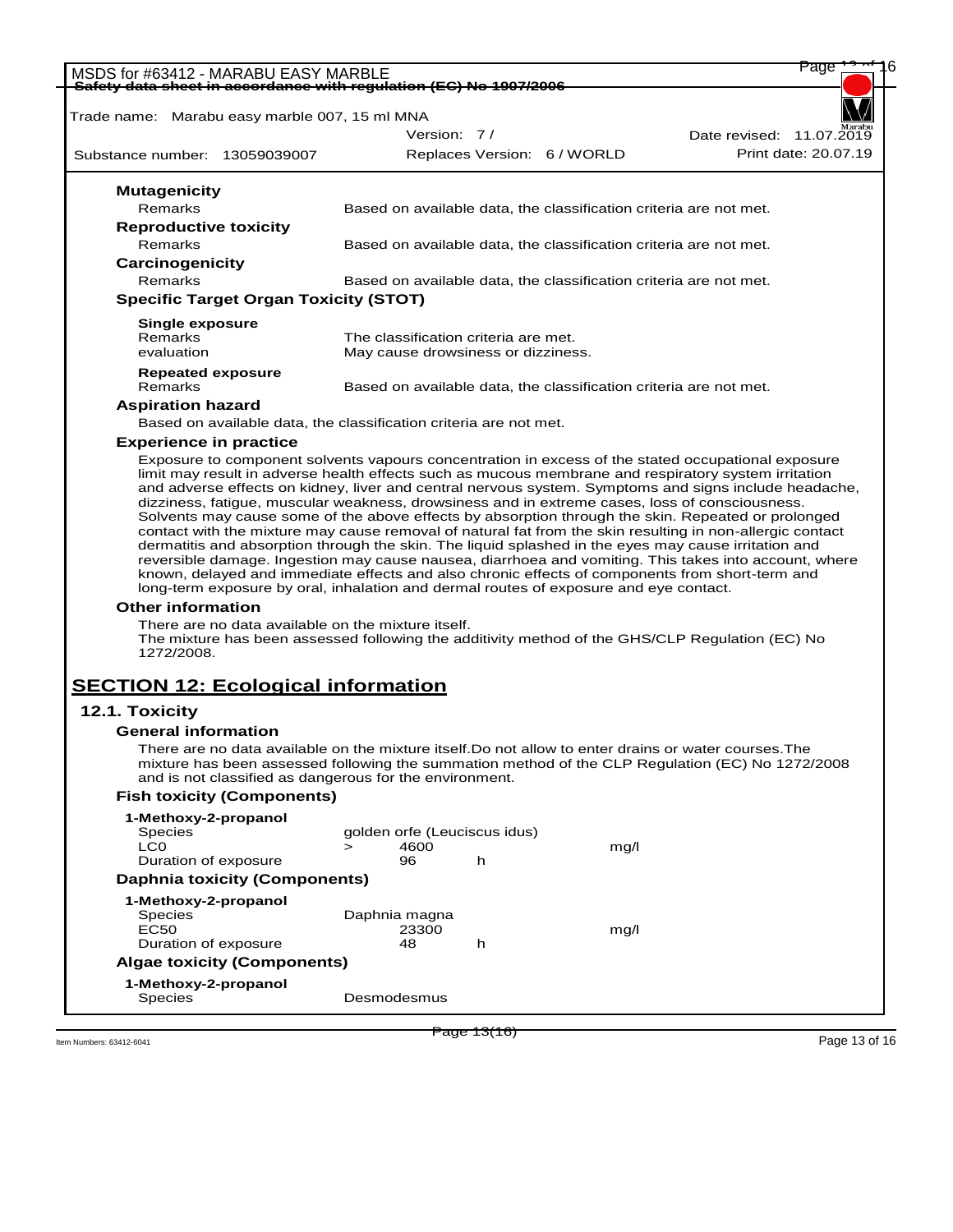| MSDS for #63412 - MARABU EASY MARBLE                                                                                                                  |            |                  |                      |                                                    | Page                                                         |
|-------------------------------------------------------------------------------------------------------------------------------------------------------|------------|------------------|----------------------|----------------------------------------------------|--------------------------------------------------------------|
| <del>Safety data sheet in accordance with regulation (EC) No 1907/2006</del>                                                                          |            |                  |                      |                                                    |                                                              |
| Trade name: Marabu easy marble 007, 15 ml MNA                                                                                                         |            |                  |                      |                                                    |                                                              |
| Substance number: 13059039007                                                                                                                         |            | Version: 7/      |                      | Replaces Version: 6 / WORLD                        | Date revised: 11.07.2019<br>Print date: 20.07.19             |
|                                                                                                                                                       |            |                  |                      |                                                    |                                                              |
| EC50                                                                                                                                                  | $\geq$     | 1000             |                      | mq/l                                               |                                                              |
| Duration of exposure<br><b>Bacteria toxicity (Components)</b>                                                                                         |            | 168              | h                    |                                                    |                                                              |
| 1-Methoxy-2-propanol                                                                                                                                  |            |                  |                      |                                                    |                                                              |
| <b>Species</b>                                                                                                                                        |            | activated sludge |                      |                                                    |                                                              |
| <b>EC50</b>                                                                                                                                           | $\geq$     | 1000             |                      | mg/l                                               |                                                              |
| 12.2. Persistence and degradability                                                                                                                   |            |                  |                      |                                                    |                                                              |
| <b>General information</b>                                                                                                                            |            |                  |                      |                                                    |                                                              |
| No data available<br><b>Biodegradability (Components)</b>                                                                                             |            |                  |                      |                                                    |                                                              |
| 1-Methoxy-2-propanol                                                                                                                                  |            |                  |                      |                                                    |                                                              |
| Value                                                                                                                                                 |            | 90               |                      | %                                                  |                                                              |
| Duration of test<br>evaluation                                                                                                                        |            | 28               | d                    | Readily biodegradable (according to OECD criteria) |                                                              |
| Method                                                                                                                                                | OECD 301 F |                  |                      |                                                    |                                                              |
| 12.3. Bioaccumulative potential                                                                                                                       |            |                  |                      |                                                    |                                                              |
| <b>General information</b>                                                                                                                            |            |                  |                      |                                                    |                                                              |
| There are no data available on the mixture itself.                                                                                                    |            |                  |                      |                                                    |                                                              |
| <b>Partition coefficient: n-octanol/water</b>                                                                                                         |            |                  |                      |                                                    |                                                              |
| Remarks                                                                                                                                               |            | Not applicable   |                      |                                                    |                                                              |
| 12.4. Mobility in soil                                                                                                                                |            |                  |                      |                                                    |                                                              |
| <b>General information</b><br>There are no data available on the mixture itself.                                                                      |            |                  |                      |                                                    |                                                              |
|                                                                                                                                                       |            |                  |                      |                                                    |                                                              |
| 12.5. Results of PBT and vPvB assessment                                                                                                              |            |                  |                      |                                                    |                                                              |
| <b>General information</b><br>There are no data available on the mixture itself.                                                                      |            |                  |                      |                                                    |                                                              |
| 12.6. Other adverse effects                                                                                                                           |            |                  |                      |                                                    |                                                              |
| <b>General information</b>                                                                                                                            |            |                  |                      |                                                    |                                                              |
| There are no data available on the mixture itself.                                                                                                    |            |                  |                      |                                                    |                                                              |
|                                                                                                                                                       |            |                  |                      |                                                    |                                                              |
| <b>SECTION 13: Disposal considerations</b>                                                                                                            |            |                  |                      |                                                    |                                                              |
| 13.1. Waste treatment methods                                                                                                                         |            |                  |                      |                                                    |                                                              |
| Disposal recommendations for the product                                                                                                              |            |                  |                      |                                                    |                                                              |
| Do not allow to enter drains or water courses.<br>Wastes and emptied containers should be classified in accordance with relevant national regulation. |            |                  |                      |                                                    |                                                              |
| The European Waste Catalogue classification of this product, when disposed of as waste is                                                             |            |                  |                      |                                                    |                                                              |
| EWC waste code                                                                                                                                        | 08 01 11*  |                  | dangerous substances |                                                    | waste paint and varnish containing organic solvents or other |
| If this product is mixed with other wastes, the original waste product code may no longer apply and the                                               |            |                  |                      |                                                    |                                                              |
| appropriate code should be assigned.<br>For further information contact your local waste authority.                                                   |            |                  |                      |                                                    |                                                              |
| Disposal recommendations for packaging                                                                                                                |            |                  |                      |                                                    |                                                              |
| Using information provided in this safety data sheet, advice should be obtained from the relevant waste                                               |            |                  |                      |                                                    |                                                              |
| authority on the classification of empty containers.<br>Empty containers must be scrapped or reconditioned.                                           |            |                  |                      |                                                    |                                                              |
| Not emptied containers are hazardous waste (waste code number 150110).                                                                                |            |                  |                      |                                                    |                                                              |
|                                                                                                                                                       |            |                  |                      |                                                    |                                                              |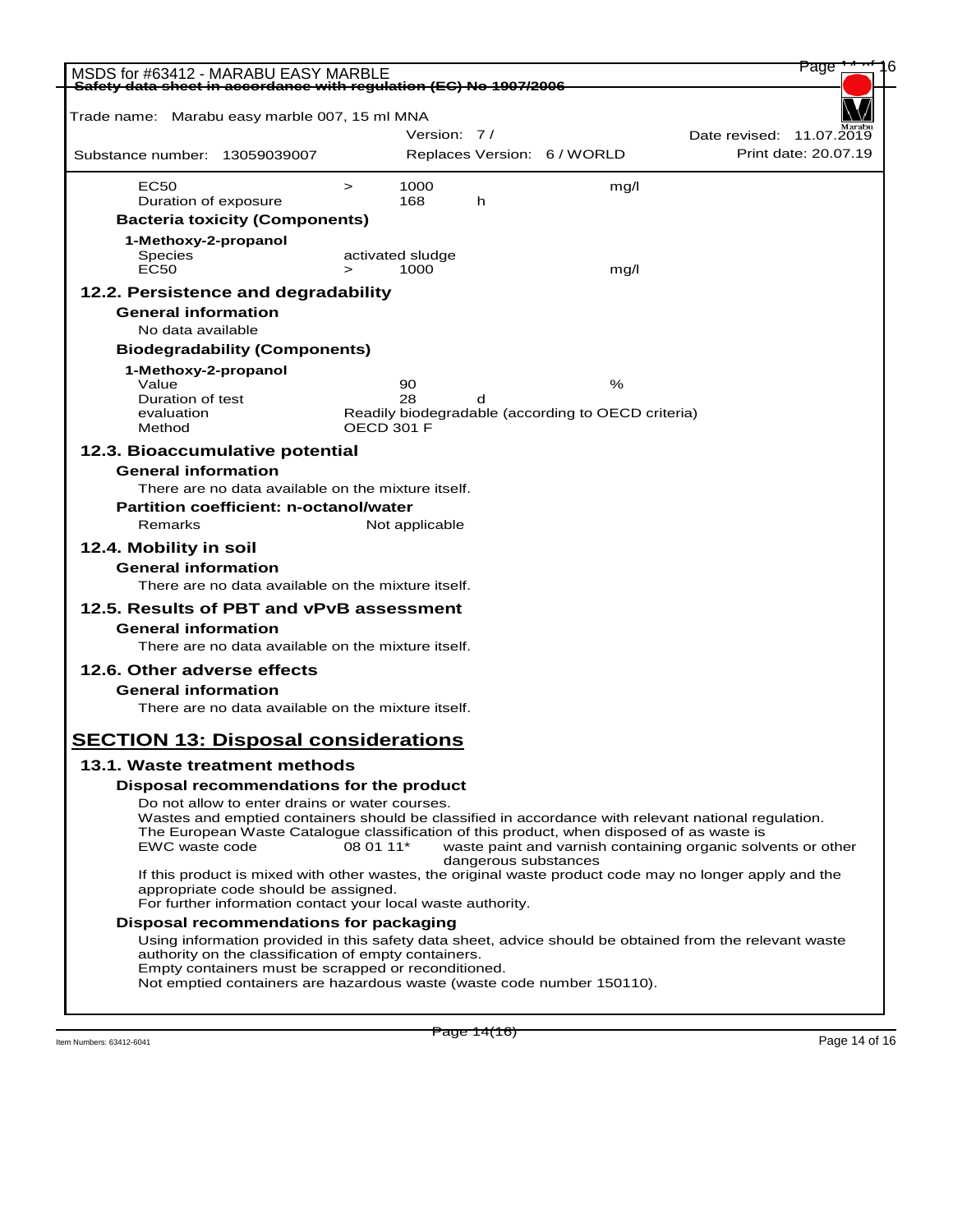| MSDS for #63412 - MARABU EASY MARBLE<br>Safety data sheet in accordance with regulation (EC) No 1907/2006 |                                                                                                       | Page                     |  |
|-----------------------------------------------------------------------------------------------------------|-------------------------------------------------------------------------------------------------------|--------------------------|--|
|                                                                                                           |                                                                                                       |                          |  |
| Trade name: Marabu easy marble 007, 15 ml MNA                                                             |                                                                                                       |                          |  |
|                                                                                                           | Version: 7/                                                                                           | Date revised: 11.07.2019 |  |
| Substance number: 13059039007                                                                             | Replaces Version: 6 / WORLD                                                                           | Print date: 20.07.19     |  |
| <b>SECTION 14: Transport information</b>                                                                  |                                                                                                       |                          |  |
|                                                                                                           |                                                                                                       |                          |  |
| <b>Land transport ADR/RID</b><br>14.1. UN number<br><b>UN 1263</b>                                        |                                                                                                       |                          |  |
| 14.2. UN proper shipping name<br><b>PAINT</b>                                                             |                                                                                                       |                          |  |
| 14.3. Transport hazard class(es)                                                                          |                                                                                                       |                          |  |
| Class                                                                                                     | з                                                                                                     |                          |  |
| Label                                                                                                     | 3                                                                                                     |                          |  |
| 14.4. Packing group<br>Packing group                                                                      | Ш                                                                                                     |                          |  |
| Special provision                                                                                         | 640E                                                                                                  |                          |  |
| Limited Quantity                                                                                          | 5 I                                                                                                   |                          |  |
| Transport category                                                                                        | 3                                                                                                     |                          |  |
| 14.5. Environmental hazards                                                                               |                                                                                                       |                          |  |
| Tunnel restriction code                                                                                   | D/E                                                                                                   |                          |  |
| <b>Marine transport IMDG/GGVSee</b><br>14.1. UN number                                                    |                                                                                                       |                          |  |
| <b>UN 1263</b><br>14.2. UN proper shipping name                                                           |                                                                                                       |                          |  |
| <b>PAINT</b>                                                                                              |                                                                                                       |                          |  |
| 14.3. Transport hazard class(es)                                                                          |                                                                                                       |                          |  |
| Class                                                                                                     | 3                                                                                                     |                          |  |
| 14.4. Packing group<br>Packing group                                                                      | Ш                                                                                                     |                          |  |
| 14.5. Environmental hazards                                                                               |                                                                                                       |                          |  |
| no                                                                                                        |                                                                                                       |                          |  |
| Air transport ICAO/IATA                                                                                   |                                                                                                       |                          |  |
| 14.1. UN number<br><b>UN 1263</b>                                                                         |                                                                                                       |                          |  |
| 14.2. UN proper shipping name                                                                             |                                                                                                       |                          |  |
| <b>PAINT</b>                                                                                              |                                                                                                       |                          |  |
| 14.3. Transport hazard class(es)                                                                          |                                                                                                       |                          |  |
| Class                                                                                                     | 3                                                                                                     |                          |  |
| 14.4. Packing group                                                                                       |                                                                                                       |                          |  |
| Packing group                                                                                             | Ш                                                                                                     |                          |  |
| 14.5. Environmental hazards                                                                               |                                                                                                       |                          |  |
| Information for all modes of transport                                                                    |                                                                                                       |                          |  |
| 14.6. Special precautions for user                                                                        |                                                                                                       |                          |  |
| Transport within the user's premises:                                                                     |                                                                                                       |                          |  |
|                                                                                                           | Always transport in closed containers that are upright and secure.                                    |                          |  |
|                                                                                                           | Ensure that persons transporting the product know what to do in the event of an accident or spillage. |                          |  |
| <b>Other information</b>                                                                                  | 14.7. Transport in bulk according to Annex II of Marpol and the IBC Code                              |                          |  |
| no                                                                                                        |                                                                                                       |                          |  |
| <b>SECTION 15: Regulatory information ***</b>                                                             |                                                                                                       |                          |  |
|                                                                                                           | 15.1. Safety, health and environmental regulations/legislation specific for the substance             |                          |  |
| or mixture                                                                                                |                                                                                                       |                          |  |